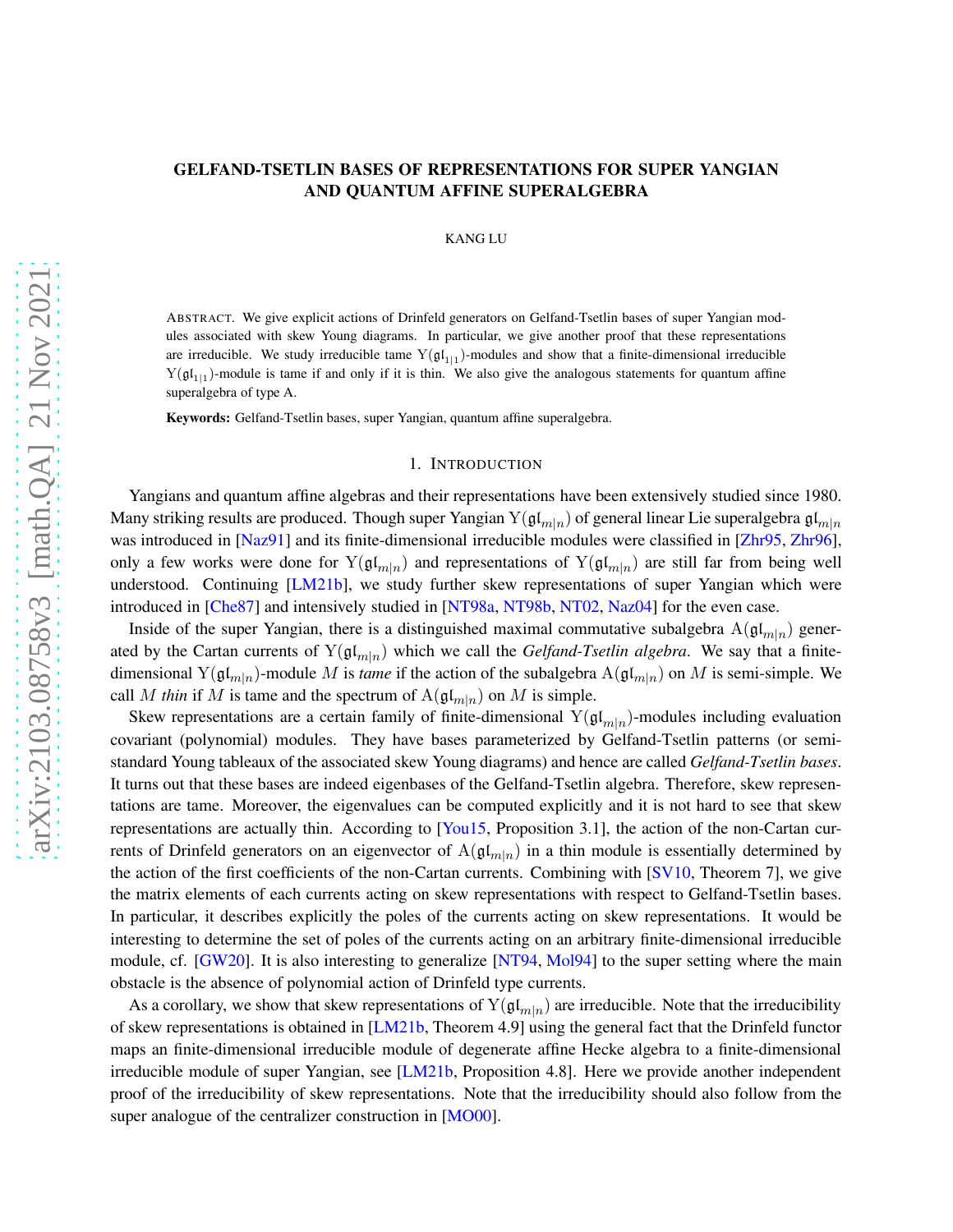<span id="page-1-4"></span>The result of this paper is a step towards understanding tame modules of  $Y(\mathfrak{gl}_{m|n})$ . Let  $t_{ij}(u)$  be the R-matrix presentation generating series of the super Yangian  $Y(gl_{m|n})$ , where  $t_{ij}(u)$  are series in  $u^{-1}$  with  $\delta_{ij}$  as the constant term and certain generators of  $Y(gl_{m|n})$  as other coefficients, see Section [2.3.](#page-4-0) Given  $\xi(u) \in 1 + u^{-1} \mathbb{C}[[u^{-1}]]$ , let  $\mathbb{C}_{\xi(u)}$  be the one-dimensional module spanned by a nonzero vector v satisfying  $t_{ii}(u)v = \xi(u)v$  and  $t_{ij}(u)v = 0$  for  $1 \leq i \neq j \leq m+n$ . For any  $z \in \mathbb{C}$  and any skew Young diagram  $\lambda/\mu$ , denote by  $L_z(\lambda/\mu)$  the skew representation corresponding to the skew Young diagram  $\lambda/\mu$  with evaluation parameter z. It was conjectured in [\[Che87\]](#page-21-0) and classified in [\[NT98a\]](#page-22-4) that all finite-dimensional irreducible tame modules of the (nonsuper) Yangian  $Y(g\mathfrak{l}_N)$  are, up to isomorphism, of the form

<span id="page-1-0"></span>
$$
\mathbb{C}_{\xi(u)} \otimes L_{z_1}(\lambda_1/\mu_1) \otimes \cdots L_{z_k}(\lambda_k/\mu_k), \qquad (1.1)
$$

where  $\xi(u) \in 1 + u^{-1} \mathbb{C}[[u^{-1}]], k \in \mathbb{Z}_{\geqslant 0}$ , and  $z_i - z_j \notin \mathbb{Z}$  for all  $1 \leqslant i < j \leqslant k$ . Here  $\lambda_i/\mu_i$  is a skew Young diagram for each  $1 \leq i \leq k$ . Hence skew representations are the elementary but also fundamental objects among tame modules in the even case which motivates the study in the supersymmetric setting.

We take the opportunity to list a few open problems about irreducible tame  $Y(\mathfrak{gl}_{m|n})$ -modules. First, it would be interesting to generalize the classification of irreducible tame modules to super case.

# **Open Problem.** *Classify all finite-dimensional irreducible tame*  $Y(\mathfrak{gl}_{m|n})$ *-modules.*

One might suggest again that up to a one-dimensional module, finite-dimensional irreducible tame modules are given by tensor products of skew representations with evaluation parameters in distinct Z-cosets. Note that skew representations are direct sums of covariant representations of  $\mathfrak{gl}_{m|n}$  when restricted as  $\mathfrak{gl}_{m|n}$ -modules. It is not hard to see that  $Y(\mathfrak{gl}_{m|n})$ -modules of the form in [\(1.1\)](#page-1-0) are thin and hence are tame. However, they do not cover all finite-dimensional irreducible tame  $Y(\mathfrak{gl}_{m|n})$ -modules as there are finite-dimensional irreducible tame modules that are not sub-quotients of tensor powers of evaluation vector representations. The simplest examples are 2-dimensional evaluation  $Y(gl_{1|1})$ -modules of non-integral weights. Even if we consider only the finite-dimensional irreducible tames modules whose restrictions are direct sums of covariant representations of  $\mathfrak{gl}_{m|n}$ , there are still such finite-dimensional irreducible tame modules that are not of the form  $(1.1)$ . An example of such case will be given in Section [3.4.](#page-12-0)

It was shown for  $Y(gI_N)$  in [\[NT98a\]](#page-22-4) and for quantum affine algebras of type B in [\[BM17\]](#page-21-2) that a finitedimensional irreducible module is tame if and only if it is thin. We believe the same statement also holds for  $Y(\mathfrak{gl}_{m|n}).$ 

# <span id="page-1-1"></span>**Conjecture 1.1.** A finite-dimensional irreducible  $Y(\mathfrak{gl}_{m|n})$ -module is tame only if it is thin.

One of our main results is to prove Conjecture [1.1](#page-1-1) for the case  $m = n = 1$  in Section [3.4.](#page-12-0)

The paper is organized as follows. We recall the Gelfand-Tsetlin bases for covariant representations of  $\mathfrak{gl}_{m|n}$  and prepare basic facts of super Yangian in Section [2.](#page-1-2) In Section [3,](#page-8-0) we give our main results for super Yangian and their proofs. We give analogous results for quantum affine superalgebra  $U_q(\hat{\mathfrak{gl}}_{m|n})$  with generic  $q$  in Section [4.](#page-15-0)

<span id="page-1-2"></span>Acknowledgments. The author thanks E. Mukhin and V. Tarasov for stimulating discussions.

2. SUPER YANGIAN  $Y(gl_{m|n})$ 

<span id="page-1-3"></span>2.1. Lie superalgebra gl<sub>m|n</sub>. Throughout the paper, we work over C. A *vector superspace*  $W = W_0^- \oplus W_1^$ is a  $\mathbb{Z}_2$ -graded vector space. We call elements of  $W_{\bar{0}}$  *even* and elements of  $W_{\bar{1}}$  *odd*. We write  $|w| \in {\bar{0}, \bar{1}}$ for the parity of a homogeneous element  $w \in W$ . Set  $(-1)^{\overline{0}} = 1$  and  $(-1)^{\overline{1}} = -1$ .

Fix  $m, n \in \mathbb{Z}_{\geqslant 0}$ . Set  $I := \{1, 2, \ldots, m + n - 1\}$  and  $\overline{I} := \{1, 2, \ldots, m + n\}$ . We also set  $|i| = \overline{0}$  for  $1 \leq i \leq m$  and  $|i| = \overline{1}$  for  $m < i \leq m + n$ . Define  $s_i = (-1)^{|i|}$  for  $i \in \overline{I}$ .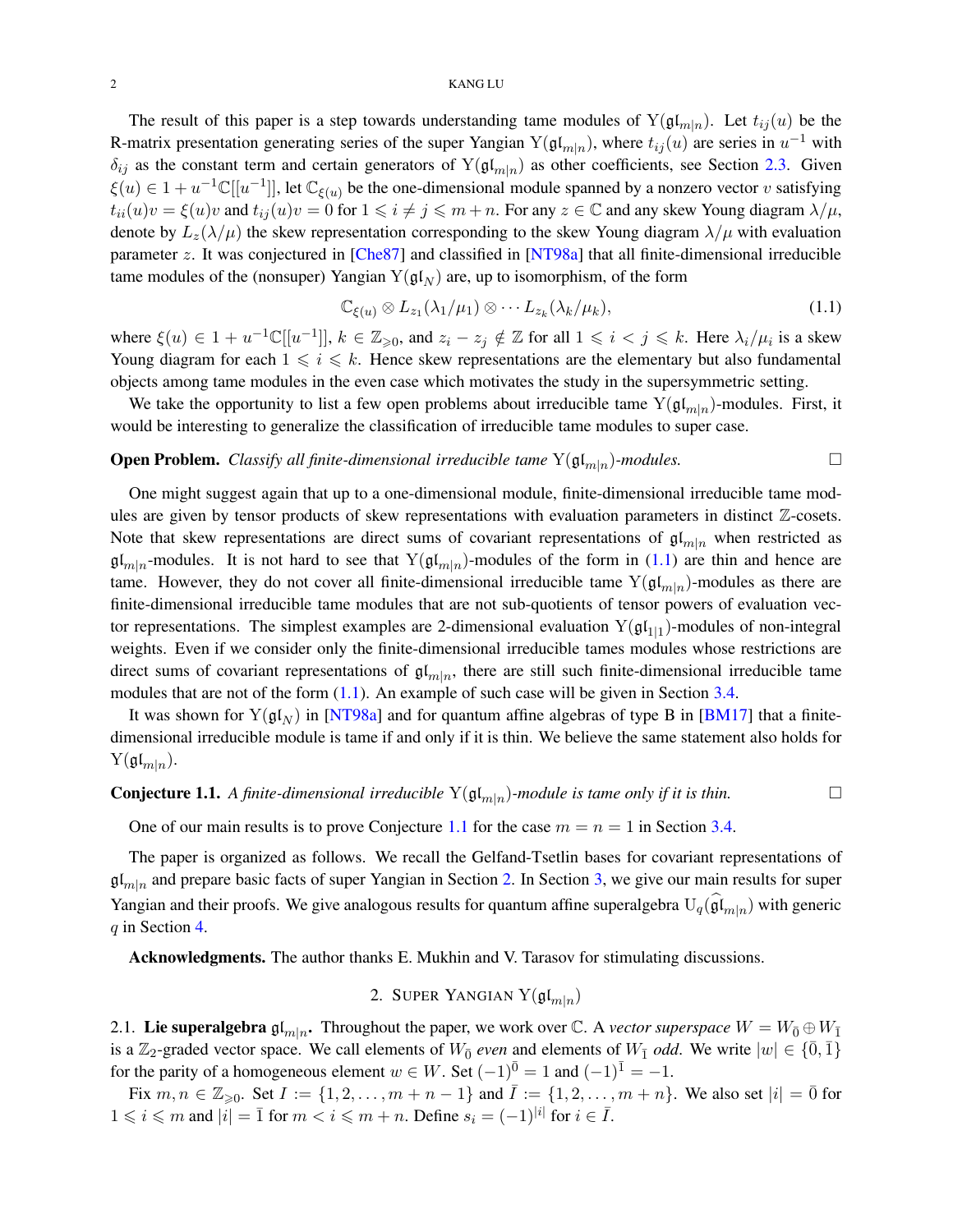<span id="page-2-1"></span>The Lie superalgebra  $\mathfrak{gl}_{m|n}$  is generated by elements  $e_{ij}$ ,  $i, j \in \overline{I}$ , with the supercommutator relations

$$
[e_{ij}, e_{kl}] = \delta_{jk} e_{il} - (-1)^{(|i|+|j|)(|k|+|l|)} \delta_{il} e_{kj},
$$

where the parity of  $e_{ij}$  is  $|i| + |j|$ . Set  $e_i := e_{i,i+1}$  and  $f_i := e_{i+1,i}$  for  $i \in I$ . Denote by  $\mathrm{U}(\mathfrak{gl}_{m|n})$  the universal enveloping superalgebra of  $\mathfrak{gl}_{m|n}$ .

The *Cartan subalgebra*  $\mathfrak h$  of  $\mathfrak{gl}_{m|n}$  is spanned by  $e_{ii}$ ,  $i \in \overline{I}$ . Let  $\epsilon_i$ ,  $i \in I$ , be a basis of  $\mathfrak h^*$  (the dual space of h) such that  $\epsilon_i(e_{jj}) = \delta_{ij}$ . There is a bilinear form  $($ ,  $)$  on  $\mathfrak{h}^*$  given by  $(\epsilon_i, \epsilon_j) = s_i \delta_{ij}$ . Define the simple roots  $\alpha_i := \epsilon_i - \epsilon_{i+1}$ , for  $i \in I$ .

Let  $\lambda = (\lambda_1, \lambda_2, \dots, \lambda_{m+n})$  be a tuple of complex numbers. We call  $\lambda$  a  $\mathfrak{gl}_{m|n}$ -weight. Denote  $L(\lambda)$  the irreducible module of  $\mathfrak{gl}_{m|n}$  generated by a nonzero vector v satisfying the conditions

$$
e_{ii}v = \lambda_i v, \quad e_{jk}v = 0,
$$

for  $i \in \overline{I}$  and  $1 \leq j \leq k \leq m+n$ .

Let  $V := \mathbb{C}^{m|n}$  be the vector superspace with a basis  $v_i, i \in \overline{I}$ , such that  $|v_i| = |i|$ . Let  $E_{ij} \in \text{End}(V)$ be the linear operators such that  $E_{ij}v_k = \delta_{jk}v_i$ . The map  $\rho v : \mathfrak{gl}_{m|n} \to \text{End}(\mathcal{V})$ ,  $e_{ij} \mapsto E_{ij}$  defines a  $\mathfrak{gl}_{m|n}$ -module structure on V. We call it the *vector representation* of  $\mathfrak{gl}_{m|n}$ . The highest weight of V is the tuple  $(1, 0, \ldots, 0)$ .

We call  $\lambda$  a *covariant*  $\mathfrak{gl}_{m|n}$ -weight if  $\lambda$  satisfies: all  $\lambda_1, \ldots, \lambda_{m+n}$  are nonnegative integers and the number l of nonzeo components among  $\lambda_{m+1}, \dots, \lambda_{m+n}$  does not exceed  $\lambda_m$ , see [\[Ser85,](#page-22-13) [BR87\]](#page-21-3); moreover,  $\lambda_1 \geqslant \ldots \geqslant \lambda_m$  and  $\lambda_{m+1} \geqslant \ldots \geqslant \lambda_{m+n}$ .

We call  $L(\lambda)$  a *covariant module* if  $\lambda$  is a covariant  $\mathfrak{gl}_{m|n}$ -weight. Note that in this case  $L(\lambda)$  is a submodule of  $\mathcal{V}^{\otimes |\lambda|}$ , where  $|\lambda| = \sum_{i=1}^{m+n} \lambda_i$ .

Fix  $r \geqslant 0$ . For  $k \in \mathbb{Z}_{\geqslant 0}$ , we set  $k' = r + k$ .

Define similar notations for the Lie algebra  $\mathfrak{gl}_r := \mathfrak{gl}_{r|0}$  and the Lie superalgebra  $\mathfrak{gl}_{m'|n}$ .

2.2. Gelfand-Tsetlin tableaux. We identify  $\mathfrak{gl}_r$  as a Lie subalgebra of  $\mathfrak{gl}_{m'|n}$  via the natural embeding  $e_{ij} \mapsto e_{ij}$  and  $\mathfrak{gl}_{m|n}$  as a Lie subalgebra of  $\mathfrak{gl}_{m'|n}$  via the embeding  $e_{ij} \mapsto e_{i'j'}$ . It is clear that  $\mathfrak{gl}_r$  commutes with  $\mathfrak{gl}_{m|n}$ .

Let  $\lambda = (\lambda_1, \dots, \lambda_{m'+n})$  be a covariant  $\mathfrak{gl}_{m'|n}$ -weight and  $\mu = (\mu_1, \dots, \mu_r)$  a covariant  $\mathfrak{gl}_r$ -weight. Let  $L(\lambda)$  be the corresponding irreducible  $\mathfrak{gl}_{m'|n}$ -module. Regard  $L(\lambda)$  as a  $\mathfrak{gl}_n$ -module. Let  $L(\lambda/\mu)$  be the subspace of  $L(\lambda)$  given by

$$
L(\lambda/\mu) := \{ v \in L(\lambda) \mid e_{ii}v = \mu_i v, e_{jk}v = 0, \text{ for } 1 \leqslant i \leqslant r, 1 \leqslant j < k \leqslant r \}.
$$

Clearly,  $L(\lambda/\mu)$  is a  $\mathfrak{gl}_{m|n}$ -module and a  $\mathrm{U}(\mathfrak{gl}_{m'|n})^{\mathfrak{gl}_r}$ -module.

Our main combinatorial device is an array of complex numbers  $\Lambda = (\lambda_{ij})$  presented in the following form:

$$
\lambda_{m'+n,1} \cdots \lambda_{m'+n,m'} \lambda_{m'+n,m'+1} \cdots \lambda_{m'+n,m'+n-1} \lambda_{m'+n,m'+n}
$$
\n
$$
\lambda_{m'+n-1,1} \cdots \lambda_{m'+n-1,m'} \lambda_{m'+n-1,m'+1} \cdots \lambda_{m'+n-1,m'+n-1}
$$
\n
$$
\vdots \qquad \vdots \qquad \vdots
$$
\n
$$
\lambda_{r+1,1} \cdots \lambda_{r+1,r} \lambda_{r+1,r+1}
$$
\n
$$
\lambda_{r+1} \cdots \lambda_{rr}
$$
\n(2.1)

We call  $\Lambda$  a *Gelfand-Tsetlin tableau* (GT tableau for short). Given  $\Lambda = (\lambda_{ij})$ , we set

<span id="page-2-0"></span>
$$
l_{ki} = \lambda_{k'i} + r - i + 1, (1 \le i \le m'); \quad l_{kj} = -\lambda_{k'j} + r + j - 2m', (m' + 1 \le j \le k'). \tag{2.2}
$$

A GT tableau is  $\lambda/\mu$ -*admissible* if the following conditions are satisfied:

(1)  $\lambda_{m'+n,i} = \lambda_i$  and  $\lambda_{r,j} = \mu_j$  for  $1 \leq i \leq m' + n$  and  $1 \leq j \leq r$ ;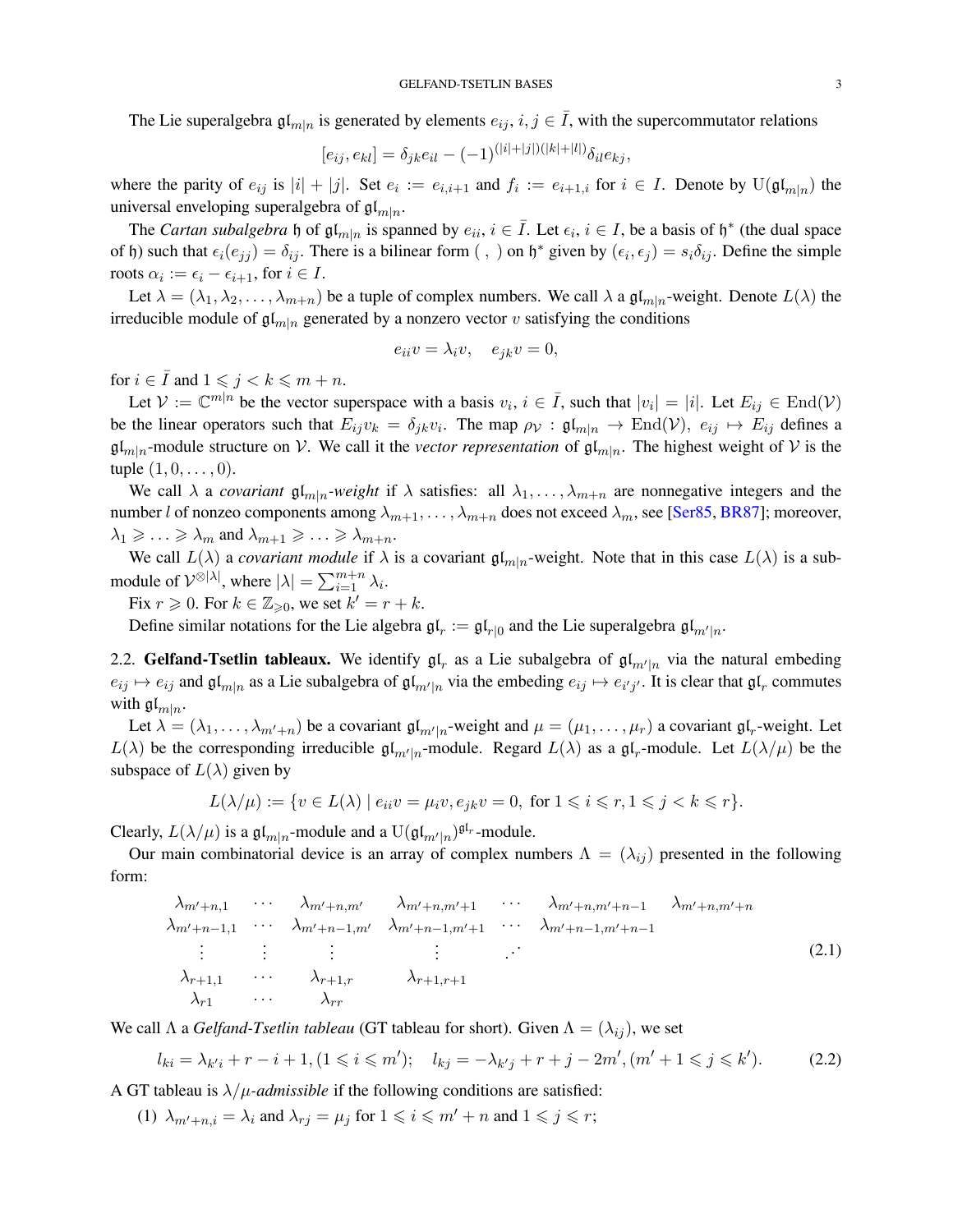- <span id="page-3-1"></span>(2)  $\theta_{k-1,i} := \lambda_{ki} - \lambda_{k-1,i} \in \{0,1\}, 1 \leq i \leq m', m' + 1 \leq k \leq m' + n;$
- (3)  $\lambda_{km'} \geq \#\{i : \lambda_{ki} > 0, m' \leq i \leq k\}, m' + 1 \leq k \leq m' + n;$
- (4) if  $\lambda_{m'+1,m'} = 0$ , then  $\theta_{m'm'} = 0$ ;
- (5)  $\lambda_{ki} \lambda_{k,i+1} \in \mathbb{Z}_{\geqslant 0}, 1 \leqslant i \leqslant m'-1, m'+1 \leqslant k \leqslant m'+n;$
- (6)  $\lambda_{k+1,i}-\lambda_{ki}\in\mathbb{Z}_{\geqslant0}$  and  $\lambda_{ki}-\lambda_{k+1,i+1}\in\mathbb{Z}_{\geqslant0}, 1\leqslant i\leqslant k\leqslant m'-1$  or  $m'+1\leqslant i\leqslant k\leqslant m'+n-1$ .

We recall the following theorem from [\[SV10\]](#page-22-9). Here we adopt the renormalized version from [\[FSZ20,](#page-21-4) Theorem 6.1]. Note that our Λ corresponds to Λ in [\[FSZ20\]](#page-21-4) with  $\lambda_{ki} = \mu_i$  for  $1 \leq i \leq k \leq r$  as we consider the subspace of singular vectors of  $\mathfrak{gl}_r$ -weight  $\mu$  in  $L(\lambda)$ .

<span id="page-3-0"></span>**Theorem 2.1** ([\[SV10,](#page-22-9) Theorem 7]). *The*  $\mathfrak{gl}_{m|n}$ -module  $L(\lambda/\mu)$  admits a basis  $\xi_{\Lambda}$  parameterized by all  $\lambda/\mu$ *admissible GT tableaux Λ. The actions of the generators of*  $\mathfrak{gl}_{m|n}$  *are given by the formulas* 

$$
e_{kk}\xi_{\Lambda} = \Big(\sum_{i=1}^{k'} \lambda_{k'j} - \sum_{j=1}^{k'-1} \lambda_{k'-1,j}\Big)\xi_{\Lambda}, \quad 1 \leq k \leq m+n;
$$
  

$$
e_k\xi_{\Lambda} = -\sum_{i=1}^{k'} \frac{\prod_{j=1}^{k'+1} (l_{k+1,j} - l_{ki})}{\prod_{j \neq i,j=1}^{k'} (l_{kj} - l_{ki})}\xi_{\Lambda + \delta_{ki}}, \quad 1 \leq k \leq m-1;
$$
  

$$
f_k\xi_{\Lambda} = \sum_{i=1}^{k'} \frac{\prod_{j=1}^{k'-1} (l_{k-1,j} - l_{ki})}{\prod_{j \neq i,j=1}^{k'} (l_{kj} - l_{ki})}\xi_{\Lambda - \delta_{ki}}, \quad 1 \leq k \leq m-1;
$$

$$
e_m \xi_{\Lambda} = \sum_{i=1}^{m'} \theta_{m'i} (-1)^{i-1} (-1)^{\theta_{m'1} + \dots + \theta_{m',i-1}}
$$

$$
\times \frac{\Pi_{1 \leq j < i \leq m'}(l_{mj} - l_{mi} - 1)}{\Pi_{1 \leq i < j \leq m'}(l_{mj} - l_{mi}) \Pi_{j \neq i, j=1}^{m'}(l_{m+1,j} - l_{mi} - 1)} \xi_{\Lambda + \delta_{mi}},
$$

$$
f_m \xi_{\Lambda} = \sum_{i=1}^{m'} (1 - \theta_{m'i})(-1)^{i-1}(-1)^{\theta_{m'1} + \dots + \theta_{m',i-1}}
$$
  
\$\times \frac{(l\_{mi} - l\_{m+1,m'+1})\Pi\_{1 \le i < j \le m'}(l\_{mj} - l\_{mi} + 1)\Pi\_{j=1}^{m'-1}(l\_{m-1,j} - l\_{mi})\$  
\Pi\_{1 \le j < i \le m'}(l\_{mj} - l\_{mi})\$  
\$\xi\_{\Lambda - \delta\_{mi}},\$

*and for*  $m + 1 \leq k \leq m + n - 1$ *,* 

$$
e_k \xi_{\Lambda} = \sum_{i=1}^{m'} \theta_{k'i} (-1)^{\vartheta_{k'i}} (1 - \theta_{k'-1,i}) \times \prod_{j \neq i,j=1}^{m'} \left( \frac{l_{kj} - l_{ki} - 1}{l_{k+1,j} - l_{ki} - 1} \right) \xi_{\Lambda + \delta_{ki}}
$$

$$
- \sum_{i=m'+1}^{k'} \prod_{j=1}^{m'} \left( \frac{(l_{kj} - l_{ki})(l_{kj} - l_{ki} + 1)}{(l_{k+1,j} - l_{ki})(l_{k-1,j} - l_{ki} + 1)} \right) \times \frac{\Pi_{j=m'+1}^{k'+1} (l_{k+1,j} - l_{ki})}{\Pi_{j \neq i,j=m'+1}^{k'} (l_{kj} - l_{ki})} \xi_{\Lambda + \delta_{ki}},
$$

$$
m' \prod_{j=1}^{k'+1} (l_{k,j} - l_{k,j}) \Pi^{k'-1} (l_{k,j} - l_{k,j} + 1)
$$

$$
f_k \xi_{\Lambda} = \sum_{i=1}^{m'} \theta_{k'-1,i} (-1)^{\vartheta_{k'i}} (1 - \theta_{k'i}) \times \frac{\Pi_{j=m'+1}^{k'+1} (l_{k+1,j} - l_{ki}) \Pi_{j=m'+1}^{k'-1} (l_{k-1,j} - l_{ki} + 1)}{\Pi_{j=m'+1}^{k'} (l_{kj} - l_{ki}) (l_{kj} - l_{ki} + 1)}
$$

$$
\times \prod_{j \neq i,j=1}^{m'} \left( \frac{l_{kj} - l_{ki} + 1}{l_{k-1,j} - l_{ki} + 1} \right) \xi_{\Lambda - \delta_{ki}} + \sum_{i=m'+1}^{k'} \frac{\Pi_{j=m'+1}^{k'-1} (l_{k-1,j} - l_{ki})}{\Pi_{j \neq i,j=m'+1}^{k'} (l_{kj} - l_{ki})} \xi_{\Lambda - \delta_{ki}}.
$$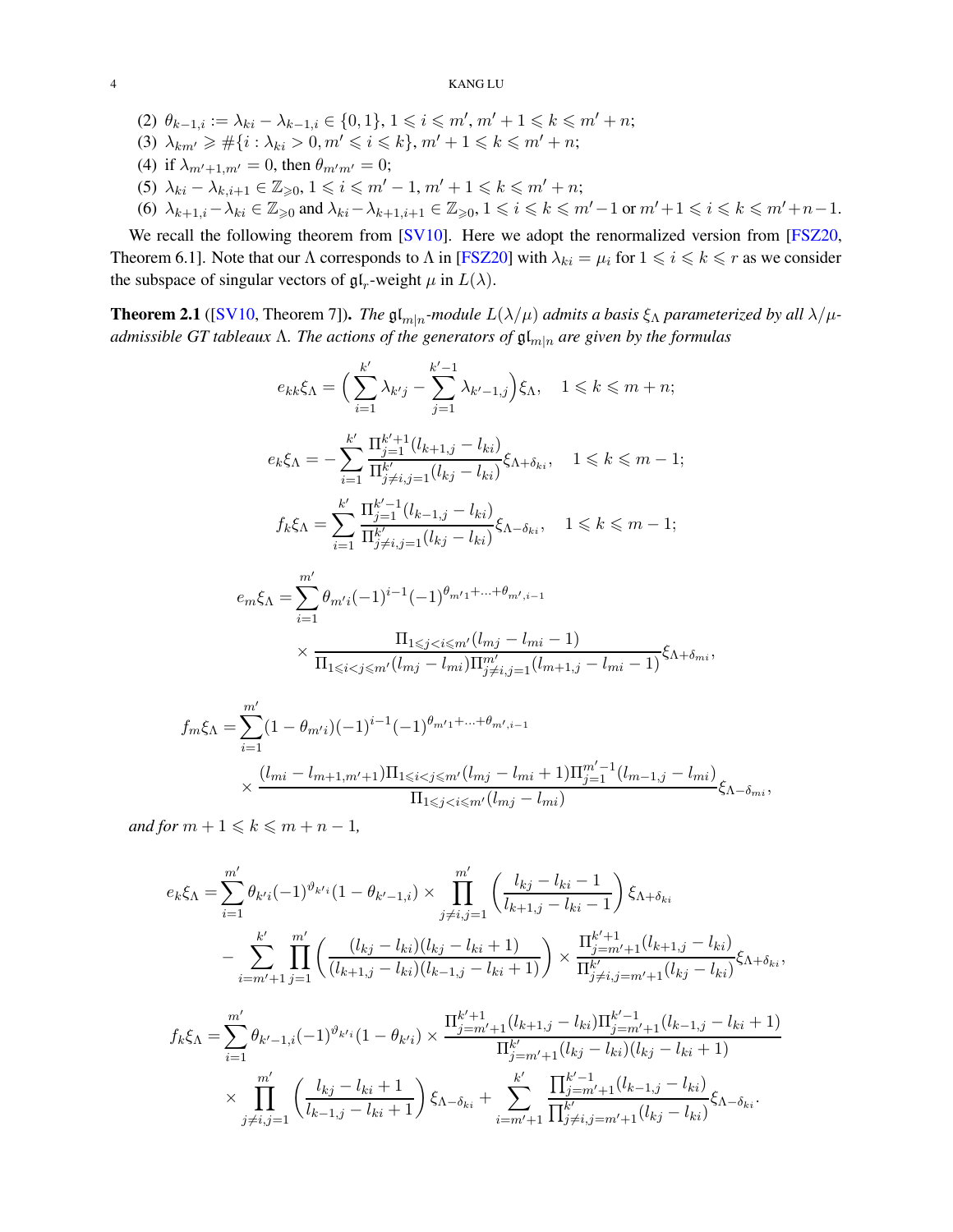<span id="page-4-6"></span>*Here*  $\vartheta_{k,i} = \theta_{k1} + \ldots + \theta_{k,i-1} + \theta_{k-1,i+1} + \ldots + \theta_{k-1,m}$ *. The arrays*  $\Lambda \pm \delta_{ki}$  *are obtained from*  $\Lambda$  *by replacing*  $\lambda_{k'i}$  *with*  $\lambda_{k'i} \pm 1$ *. We assume that*  $\xi_{\Lambda} = 0$  *if the GT tableau*  $\Lambda$  *is not*  $\lambda/\mu$ *-admissible.* 

We use the shorthand notations  $\mathcal{E}_{\Lambda,ki}^{\pm}$  for the matrix elements involved in Theorem [2.1](#page-3-0) as follows,

<span id="page-4-2"></span>
$$
e_k \xi_\Lambda = \sum_{i=1}^{k'} \mathcal{E}_{\Lambda,ki}^+ \xi_{\Lambda + \delta_{ki}}, \quad f_k \xi_\Lambda = \sum_{i=1}^{k'} \mathcal{E}_{\Lambda,ki}^- \xi_{\Lambda - \delta_{ki}}.
$$
 (2.3)

Note that a different Gelfand-Tsetlin type basis for covariant representations of  $\mathfrak{gl}_{m|n}$  is given in [\[Mol10,](#page-22-14) Theorem 4.18].

<span id="page-4-0"></span>2.3. Super Yangian  $Y(\mathfrak{gl}_{m|n})$ . We recall the definition of super Yangian  $Y(\mathfrak{gl}_{m|n})$  from [\[Naz91\]](#page-22-0), see also [\[Gow07,](#page-21-5) [Naz20\]](#page-22-15) for some basic properties of  $Y(\mathfrak{gl}_{m|n})$ .

Let  $P \in \text{End}(\mathcal{V}^{\otimes 2})$  be the  $\mathbb{Z}_2$ -graded flip operator,

<span id="page-4-5"></span>
$$
\mathcal{P} = \sum_{i,j \in \bar{I}} s_j E_{ij}^{(1)} E_{ji}^{(2)}, \quad \text{where} \quad E_{ij}^{(1)} = E_{ij} \otimes 1, \quad E_{ij}^{(2)} = 1 \otimes E_{ij}.
$$
 (2.4)

The super Yangian  $Y(gf_{m|n})$  is the  $\mathbb{Z}_2$ -graded unital associative algebra with generators  $\{t_{ij}^{(a)} | i,j \in \bar{I}, a \geq 0\}$ 1} where the generators  $t_{ij}^{(a)}$  have parities  $|i| + |j|$ . The defining relations of super Yangian  $Y(\mathfrak{gl}_{m|n})$  are as follows.

Define the Yang R-matrix  $R(u) \in \text{End}(\mathcal{V}^{\otimes 2})$  by  $R(u) = 1 - \mathcal{P}/u$ . Define the generating series  $t_{ij}(u) \in$  $\mathrm{Y}(\mathfrak{gl}_{m|n})[[u^{-1}]]$  and  $T_k(u)\in \mathrm{Y}(\mathfrak{gl}_{m|n})[[u^{-1}]]\otimes \mathrm{End}(\mathcal{V}^{\otimes 2})$  by

$$
t_{ij}(u) = \delta_{ij} + \sum_{k=1}^{\infty} t_{ij}^{(k)} u^{-k}, \quad T_k(u) = \sum_{i,j \in \bar{I}} (-1)^{|i||j|+|j|} E_{ij}^{(k)} \otimes t_{ij}(u), \quad k = 1, 2.
$$

Then defining relations of  $Y(gl_{m|n})$  are written as

<span id="page-4-1"></span>
$$
R(u_1 - u_2)T_1(u_1)T_2(u_2) = T_2(u_2)T_1(u_1)R(u_1 - u_2) \in Y(\mathfrak{gl}_{m|n}) \otimes \text{End}(\mathcal{V}^{\otimes 2})[[u^{-1}]]. \tag{2.5}
$$

In terms of generating series, defining relations  $(2.5)$  are equivalent to

<span id="page-4-3"></span>
$$
(u_1 - u_2)[t_{ij}(u_1), t_{kl}(u_2)] = (-1)^{|i||j| + |i||k| + |j||k|} (t_{kj}(u_1)t_{il}(u_2) - t_{kj}(u_2)t_{il}(u_1)).
$$
\n(2.6)

The super Yangian  $Y(\mathfrak{gl}_{m|n})$  is a Hopf superalgebra with coproduct, antipode, counit given by

<span id="page-4-4"></span>
$$
\Delta: t_{ij}(u) \mapsto \sum_{k \in \overline{I}} t_{ik}(u) \otimes t_{kj}(u), \qquad S: T(u) \mapsto T(u)^{-1}, \qquad \varepsilon: T(u) \mapsto 1. \tag{2.7}
$$

For  $z \in \mathbb{C}$ , there exists an isomorphism of Hopf superalgebras,

$$
\tau_z: Y(\mathfrak{gl}_{m|n}) \to Y(\mathfrak{gl}_{m|n}), \qquad t_{ij}(u) \mapsto t_{ij}(u-z). \tag{2.8}
$$

For any  $Y(\mathfrak{gl}_{m|n})$ -module M, denote by  $M_z$  the  $Y(\mathfrak{gl}_{m|n})$ -module obtained by pulling back M through the isomorphism  $\tau_z$ .

The universal enveloping superalgebra  $U(\mathfrak{gl}_{m|n})$  is a subalgebra of  $Y(\mathfrak{gl}_{m|n})$  via the embedding  $e_{ij} \mapsto$  $s_i t_{ij}^{(1)}$ . The left inverse of this embedding is the *evaluation homomorphism*  $\pi_{m|n} : Y(\mathfrak{gl}_{m|n}) \to U(\mathfrak{gl}_{m|n})$ given by

$$
\pi_{m|n}: t_{ij}(u) \mapsto \delta_{ij} + s_i e_{ij} u^{-1}.
$$
\n(2.9)

For any  $\mathfrak{gl}_{m|n}$ -module M, it is naturally a Y( $\mathfrak{gl}_{m|n}$ )-module obtained by pulling back M through the evaluation homomorphism  $\pi_{m|n}$ . We denote the corresponding  $Y(\mathfrak{gl}_{m|n})$ -module by the same letter M and call it an *evaluation module*.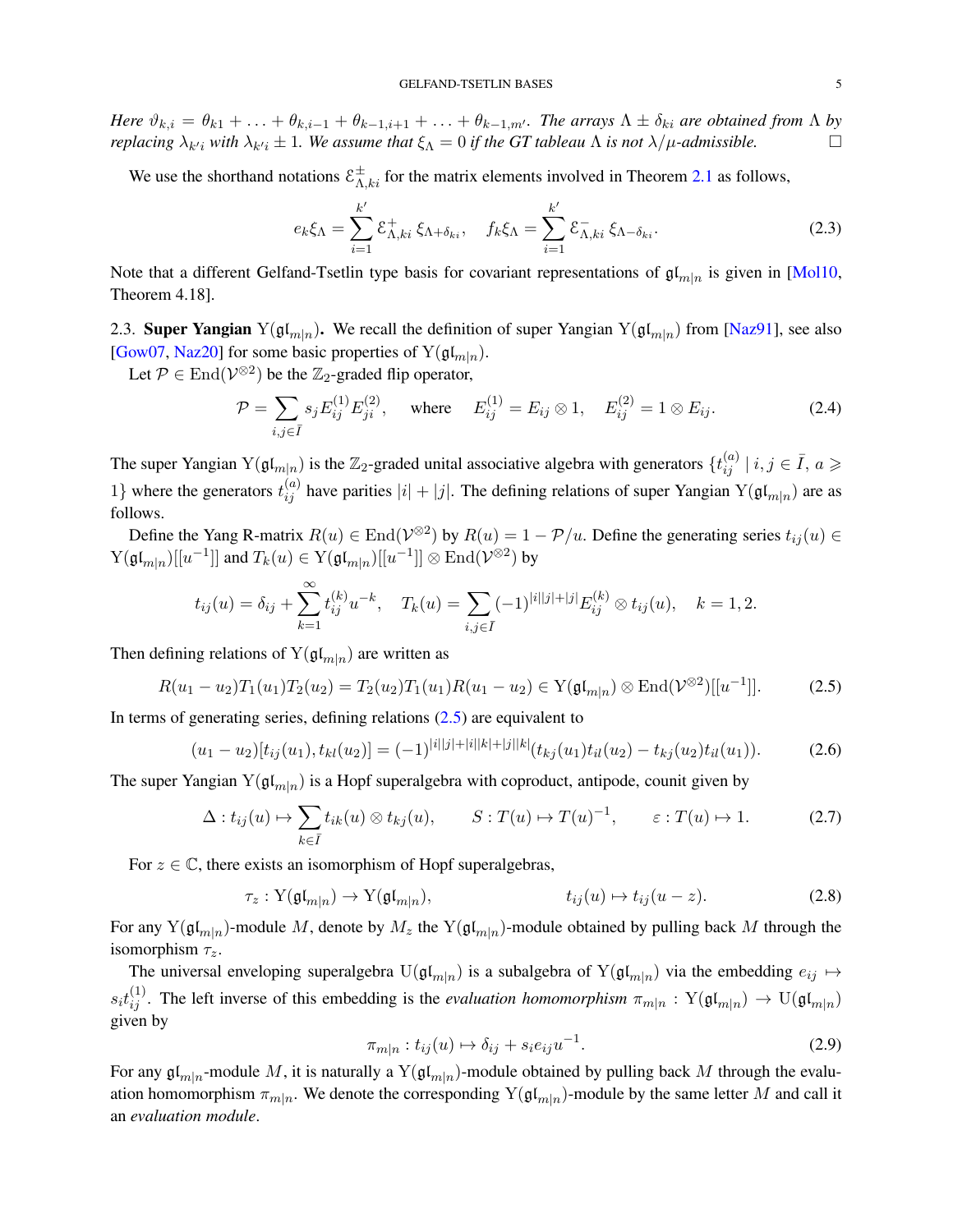<span id="page-5-4"></span><span id="page-5-3"></span>2.4. Gauss decomposition and  $\ell$ -weights. The Gauss decomposition of  $Y(\mathfrak{gl}_{m|n})$ , see [\[Gow07\]](#page-21-5), gives generating series

$$
e_{ij}(u) = \sum_{a \ge 1} e_{ij}^{(a)} u^{-a}, \quad f_{ji}(u) = \sum_{a \ge 1} f_{ji}^{(a)} u^{-r}, \quad d_k(u) = 1 + \sum_{a \ge 1} d_{k,a} u^{-a},
$$

where  $1 \leq i < j \leq m + n$  and  $k \in \overline{I}$ , such that

$$
t_{ii}(u) = d_i(u) + \sum_{k < i} f_{ik}(u) d_k(u) e_{ki}(u),
$$
\n
$$
t_{ij}(u) = d_i(u) e_{ij}(u) + \sum_{k < i} f_{ik}(u) d_k(u) e_{kj}(u),
$$
\n
$$
t_{ji}(u) = f_{ji}(u) d_i(u) + \sum_{k < i} f_{jk}(u) d_k(u) e_{ki}(u).
$$

For  $i \in I$ , let

$$
x_i^+(u) = \sum_{a \ge 1} x_{i,a}^+ u^{-a} := e_{i,i+1}(u), \quad x_i^-(u) = \sum_{a \ge 1} x_{i,a}^- u^{-a} := f_{i+1,i}(u).
$$

The parities of  $x_{i,r}^{\pm}$  are the same as that of  $t_{i,i+1}^{(a)}$  while all  $d_{k,a}$  are even. The super Yangian  $Y(\mathfrak{gl}_{m|n})$ is generated by  $x_{i,a}^{\pm}$  and  $d_{k,a}$ , where  $i \in I$ ,  $k \in \overline{I}$ , and  $a \geq 1$ . The full defining relations are described in [\[Gow07,](#page-21-5) Lemma 4 or Theorem 3]. Here we only need the following relations in  $Y(\mathfrak{gl}_{m|n})[[u^{-1}, v^{-1}]]$ ,

$$
[d_i(u), d_k(v)] = 0,
$$
\n(2.10a)

<span id="page-5-2"></span><span id="page-5-0"></span>
$$
(u-v)[d_i(u), x_j^+(v)] = (s_i\delta_{ij} - s_i\delta_{i,j+1})d_i(u)(x_j^+(v) - x_j^+(u)),
$$
\n(2.10b)

$$
(u-v)[d_i(u), x_j^-(v)] = (s_i\delta_{ij} - s_i\delta_{i,j+1})(x_j^-(u) - x_j^-(v))d_i(u),
$$
\n(2.10c)

$$
[x_j^{\pm}(u), x_l^{\pm}(v)] = 0 \text{ for } |j - l| > 1,
$$
\n(2.10d)

for  $i, k \in \overline{I}$  and  $j, l \in I$ .

We call the commutative subalgebra generated by coefficients of  $d_i(u)$ , for all  $i \in \overline{I}$ , the *Gelfand-Tsetlin algebra* and denote it by  $A(\frak{gl}_{m|n})$ . It is not hard to see that  $A(\frak{gl}_{m|n})$  is maximal commutative in  $Y(\frak{gl}_{m|n})$ . We do not need this fact for the present paper.

Let  $\gamma_1 = 0$  if  $m > 0$  and  $\gamma_1 = -1$  if  $m = 0$ . Define  $\gamma_k = \gamma_{k-1} + (s_{k-1} + s_k)/2$  recursively for  $2 \leqslant k \leqslant m + n$ .

<span id="page-5-1"></span>**Lemma 2.2** ([Gow05]). The coefficients of the series 
$$
\prod_{j \in \bar{I}} (d_j(u - \gamma_j))^{s_j}
$$
 are central in  $Y(\mathfrak{gl}_{m|n})$ .  $\square$ 

Set  $\mathcal{B} := 1 + u^{-1} \mathbb{C}[[u^{-1}]]$  and  $\mathfrak{B} := \mathcal{B}^{\bar{I}}$ . We call an element  $\zeta \in \mathfrak{B}$  an  $\ell$ -weight. We write  $\ell$ -weights in the form  $\zeta = (\zeta_i(u))_{i \in \overline{I}}$ , where  $\zeta_i(u) \in \mathcal{B}$  for all  $i \in \overline{I}$ .

Clearly  $\mathfrak B$  is an abelian group with respect to the point-wise multiplication of the tuples. Let  $\mathbb Z[\mathfrak B]$  be the group ring of B whose elements are finite Z-linear combinations of the form  $\sum a_{\zeta}[\zeta]$ , where  $a_{\zeta} \in \mathbb{Z}$ .

Let M be a Y( $\mathfrak{gl}_{m|n}$ )-module. We say that a nonzero vector  $v \in M$  is *of*  $\ell$ *-weight*  $\zeta$  if  $d_i(u)v = \zeta_i(u)v$ for  $i \in I$ . We say that a vector  $v \in M$  is a *highest*  $\ell$ -weight vector of  $\ell$ -weight  $\zeta$  if v is of  $\ell$ -weight  $\zeta$  and  $x_i^+(u)v = 0$  for all  $i \in I$ . By the Gauss decomposition, one can deduce that v is a highest  $\ell$ -weight vector of  $\ell$ -weight  $\zeta$  if and only if

$$
t_{ij}(u)v = 0, \quad t_{kk}(u)v = \zeta_k(u)v, \quad 1 \leq i < j \leq m + n, \ k \in \bar{I}.\tag{2.11}
$$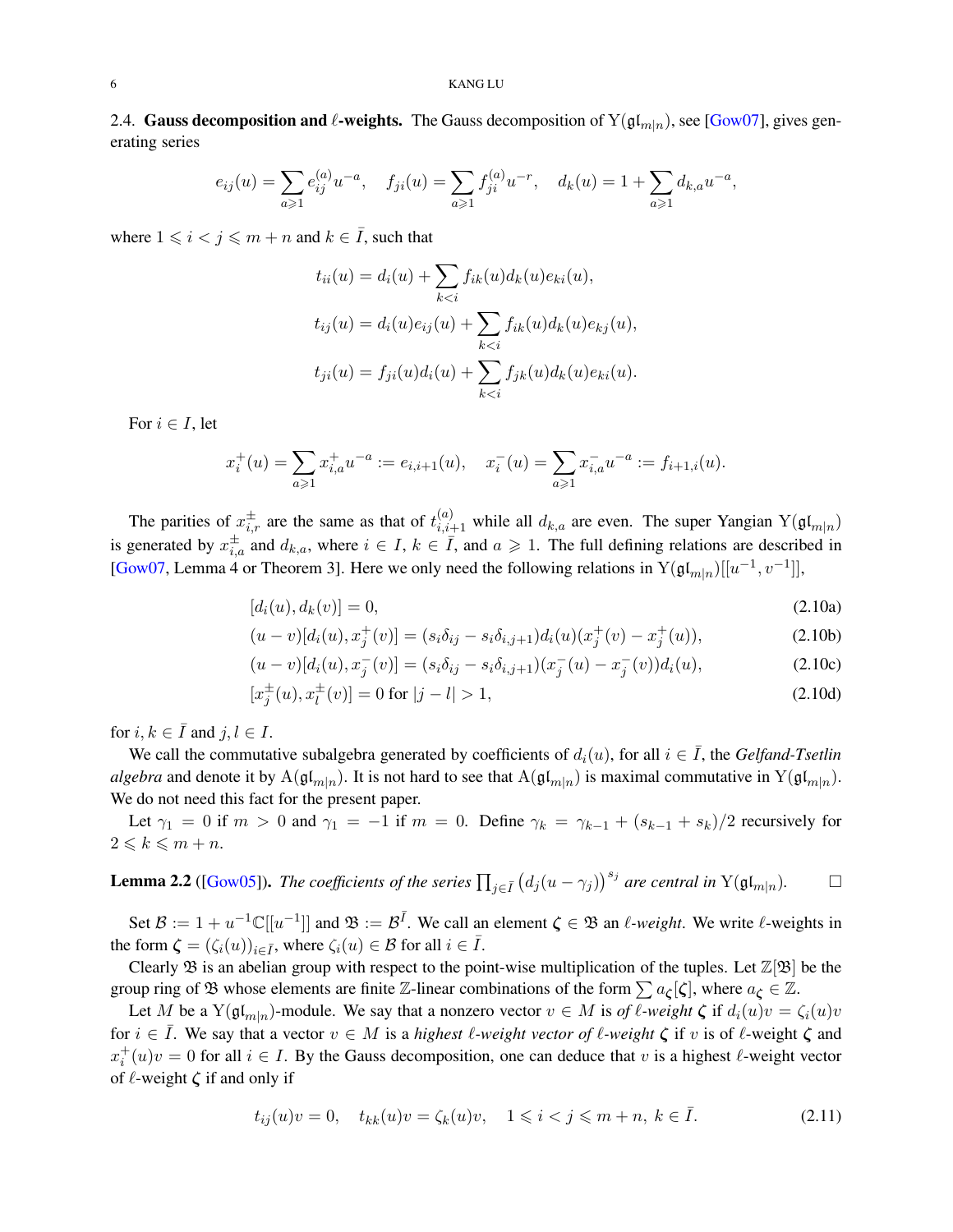<span id="page-6-2"></span>Let M be a finite-dimensional  $Y(\mathfrak{gl}_{m|n})$ -module and  $\zeta \in \mathfrak{B}$  an  $\ell$ -weight. Let

$$
\zeta_i(u) = 1 + \sum_{j=1}^{\infty} \zeta_{i,j} u^{-j}, \qquad \zeta_{i,j} \in \mathbb{C}.
$$

Denote by  $M_{\zeta}$  the *generalized*  $\ell$ -weight space corresponding to the  $\ell$ -weight  $\zeta$ ,

$$
M_{\zeta} := \{ v \in M \mid (d_{i,j} - \zeta_{i,j})^{\dim M} v = 0 \text{ for all } i \in \overline{I}, j \in \mathbb{Z}_{>0} \}.
$$

We call M thin if  $\dim(M_{\zeta}) \leq 1$  for all  $\zeta \in \mathfrak{B}$ . We call M tame if the joint action of the Gelfand-Tsetlin algebra on M is diagonalizable. In particular, if M is thin, then M is tame.

For a finite-dimensional  $Y(\mathfrak{gl}_{m|n})$ -module M, define the *q-character* (or *Gelfand-Tsetlin character*) of M by the element

$$
\chi(M) := \sum_{\zeta \in \mathfrak{B}} \dim(M_{\zeta})[\zeta] \in \mathbb{Z}[\mathfrak{B}].
$$

Let C be the category of finite-dimensional  $Y(\mathfrak{gl}_{m|n})$ -modules. Let  $\mathcal{R}ep(\mathcal{C})$  be the Grothendieck ring of C, then  $\chi$  induces a Z-linear map from  $\mathcal{R}ep(\mathcal{C})$  to  $\mathbb{Z}[\mathfrak{B}].$ 

<span id="page-6-1"></span>**Lemma 2.3** ([\[LM21b,](#page-22-3) Lemma 2.8]). *The map*  $\chi : \text{Rep}(\mathcal{C}) \to \mathbb{Z}[\mathfrak{B}]$  *is a ring homomorphism.* 

2.5. Skew representations. Let  $\psi_r : Y(\mathfrak{gl}_{m|n}) \to Y(\mathfrak{gl}_{m'|n})$  be the embedding given by

$$
\psi_r: d_i(u) \mapsto d_{i'}(u), \quad x_j^{\pm}(u) \mapsto x_{j'}^{\pm}(u),
$$

see [\[Gow07,](#page-21-5) Lemma 2].

Regard  $Y(\mathfrak{gl}_r)$  as a subalgebra of  $Y(\mathfrak{gl}_{m'|n})$  via the natural embedding  $t_{ij}(u) \mapsto t_{ij}(u)$ , for  $1 \leq i, j \leq r$ . Clearly, the subalgebra  $Y(gl_n)$  of  $Y(gl_{m'|n})$  supercommutes with the image of  $Y(gl_{m|n})$  under the map  $\psi_r$ , see  $(2.10)$ . Therefore, the image of the homomorphism

$$
\pi_{m'|n} \circ \psi_r : \mathrm{Y}(\mathfrak{gl}_{m|n}) \to \mathrm{U}(\mathfrak{gl}_{m'|n})
$$

supercommutes with the subalgebra  $U(\frak{gl}_r)$  in  $U(\frak{gl}_{m'|n})$ . This implies that the subspace  $L(\lambda/\mu)$  is invariant under the action of the image of  $\pi_{m'|n} \circ \psi_r$ . Therefore,  $L(\lambda/\mu)$  is a  $Y(\mathfrak{gl}_{m|n})$ -module. We call  $L(\lambda/\mu)$ a *skew representation*, see [\[LM21b,](#page-22-3) Section 3] for more detail. The q-character of  $L(\lambda/\mu)$  is computed in terms of semi-standard Young tableaux, see  $[LM21b,$  Theorem 3.4]. In the rest of this section, we recompute the q-character of  $L(\lambda/\mu)$  in terms of GT tablaux.

Define the series  $A_k(u)$ , for  $0 \le k \le m + n$ , in  $Y(\mathfrak{gl}_{m'|n})[[u^{-1}]]$ , by

$$
\mathcal{A}_k(u) := \prod_{i=1}^r d_i(u + r - i + 1) \prod_{j=1}^k (d_{j'}(u - \gamma_j))^{s_j}.
$$

For a  $\lambda/\mu$ -admissible Gelfand-Tsetlin tableau  $\Lambda$ , define rational functions  $\mathcal{Y}_{\Lambda,k}(u)$ , for  $0 \le k \le m+n$ , by

$$
\mathcal{Y}_{\Lambda,k}(u) = \prod_{i=1}^r \left( \frac{u + \lambda_{k'i} + r - i + 1}{u + r - i + 1} \right) \prod_{j=1}^k \left( \frac{u + s_j \lambda_{k'j'} - \gamma_j}{u - \gamma_j} \right)^{s_j}
$$
\n
$$
= \prod_{i=1}^r \left( \frac{u + l_{ki}}{u + r - i + 1} \right) \prod_{j=1}^k \left( \frac{u + l_{kj'}}{u - \gamma_j} \right)^{s_j}.
$$
\n(2.12)

<span id="page-6-0"></span>**Lemma 2.4.** *We have*  $A_k(u)\xi_\Lambda = \mathcal{Y}_{\Lambda,k}(u)\xi_\Lambda$  *for*  $0 \le k \le m + n$ *.* 

*Proof.* The proof is similar to [\[NT98a,](#page-22-4) Lemma 2.1] and [\[FM02,](#page-21-7) Lemma 4.7] using Lemma [2.2.](#page-5-1)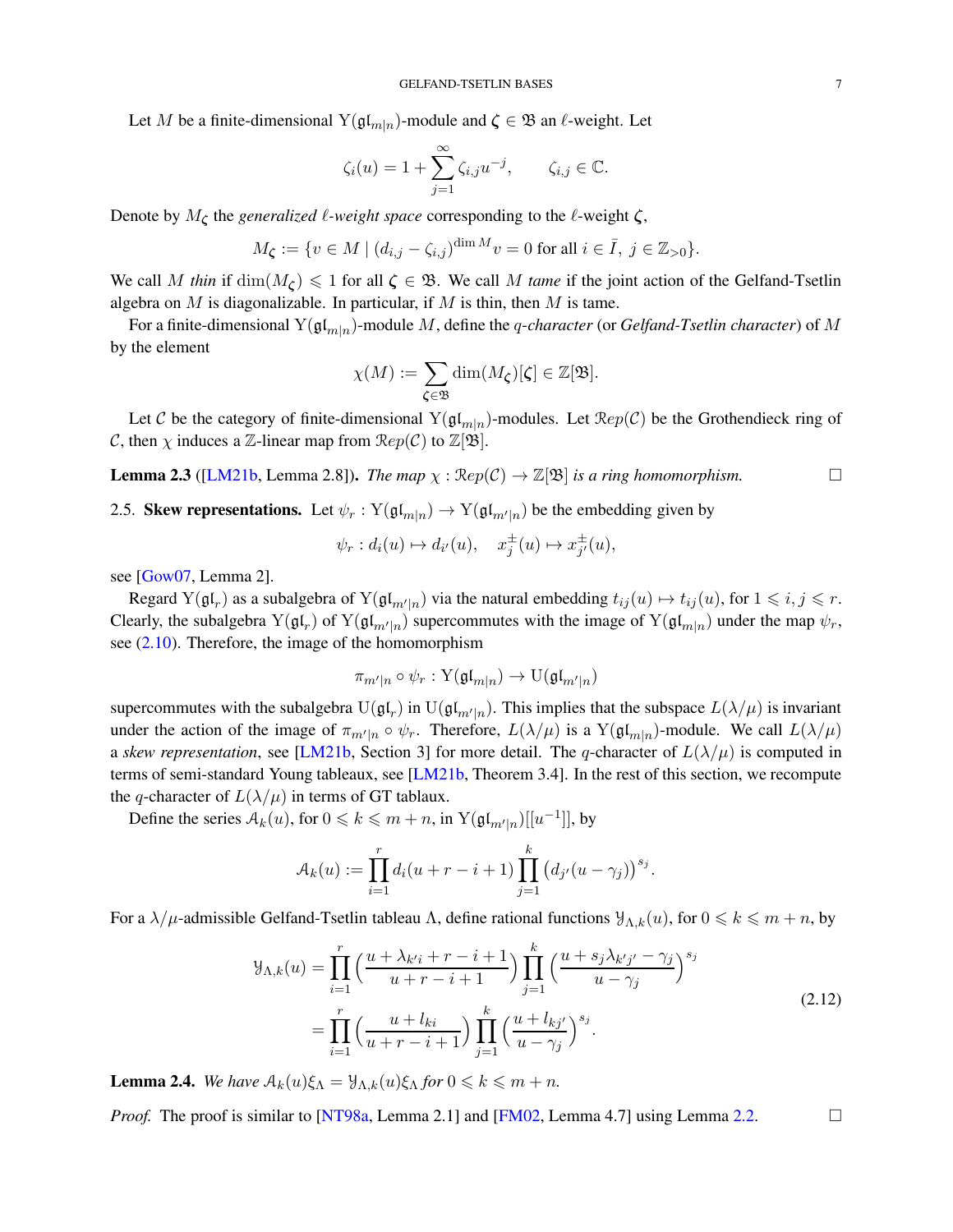<span id="page-7-4"></span>Define rational functions  $\zeta_{\Lambda,k}(u)$ , for  $1 \leq k \leq m+n$ , by

<span id="page-7-1"></span>
$$
\zeta_{\Lambda,k}(u) = \left(\frac{\mathcal{Y}_{\Lambda,k}(u + \gamma_k)}{\mathcal{Y}_{\Lambda,k-1}(u + \gamma_k)}\right)^{s_k}.\tag{2.13}
$$

and set  $\zeta_{\Lambda} = (\zeta_{\Lambda,1}(u), \ldots, \zeta_{\Lambda,m+n}(u)).$ 

<span id="page-7-3"></span>**Lemma 2.5.** *The vector*  $\xi_{\Lambda} \in L(\lambda/\mu)$  *is of*  $\ell$ *-weight*  $\zeta_{\Lambda}$ *, namely* 

$$
d_k(u)\xi_{\Lambda} = \zeta_{\Lambda,k}(u)\xi_{\Lambda}, \qquad 1 \leqslant k \leqslant m+n.
$$

*Proof.* Using the fact that

$$
\varphi_{m'}(d_k(u)) = (\mathcal{A}_k(u + \gamma_k)/\mathcal{A}_{k-1}(u + \gamma_k))^{s_k},
$$

the statement follows from Lemma [2.4.](#page-6-0)

Let  $\beta = (\beta_1, \dots, \beta_{m+n})$  be a  $\mathfrak{gl}_{m|n}$ -weight. Define a rational function  $\mathcal{Y}_{\beta}(u)$  by

$$
\mathcal{Y}_{\beta}(u) = \prod_{i=1}^{m+n} \left( \frac{u + s_i \beta_i - \gamma_i}{u - \gamma_i} \right)^{s_i}.
$$

<span id="page-7-0"></span>**Lemma 2.6.** Let  $\beta$  and  $\beta'$  be covariant  $\mathfrak{gl}_{m|n}$ -weights. If  $\mathcal{Y}_{\beta}(u) = \mathcal{Y}_{\beta'}(u)$ , then  $\beta = \beta'$ .

*Proof.* If  $mn = 0$ , then the sequence  $(s_i \beta_i - \gamma_i)_{i=1}^{m+n}$  is either strictly increasing or strictly decreasing. The statement is hence clear. We assume that  $mn > 0$ .

We claim that if  $\mathcal{Y}_{\beta}(u) = 1$ , then  $\beta = (0, \dots, 0)$ ; if  $\mathcal{Y}_{\beta}(u) \neq 1$ , then the smallest root of  $\mathcal{Y}_{\beta}(u)$  is  $-\beta_1$ . Indeed, let a be the smallest nonnegative integer such that  $\beta_{a+1} = 0$ , then  $\beta_i = 0$  for all  $i > a$  and

$$
\mathcal{Y}_{\beta}(u) = \prod_{i=1}^{a} \left( \frac{u + s_i \beta_i - \gamma_i}{u - \gamma_i} \right)^{s_i}.
$$

(1) If  $a = 0$ , it is clear that  $\beta = (0, \ldots, 0)$  and  $\mathcal{Y}_{\beta}(u) = 1$ .

(2) If  $1 \le a \le m$ , then  $(s_i\beta_i - \gamma_i)_{i=1}^a$  is strictly decreasing. Moreover,  $s_1\beta_1 - \gamma_1 > -\gamma_i$  and  $s_i = 1$  for  $1 \leq i \leq a$ . Hence  $-\beta_1 (= \gamma_1 - \beta_1 \text{ as } \gamma_1 = 0)$  is the smallest zero of  $\mathcal{Y}_{\beta}(u)$ .

(3) If  $a > m$ , then to show that the smallest root of  $\mathcal{Y}_{\beta}(u)$  is  $-\beta_1$  it reduces to show that  $s_1\beta_1 - \gamma_1 >$  $s_i\beta_i - \gamma_i$  and  $s_1\beta_1 - \gamma_1 > -\gamma_i$  for  $i > 1$ . This is clear for  $1 \leq i \leq m$ , see part (2). For  $m + 1 < i \leq a$ , note that  $(s_i\beta_i - \gamma_i)_{i=m+1}^a$  is strictly increasing, it suffices to check that  $\beta_1 > -\beta_a - \gamma_a$  and  $\beta_1 > -\gamma_a$ . Because  $\beta$  is covariant, we have

$$
\beta_1 \ge \beta_m \ge \#\{\beta_j > 0 | j > m + 1\} = a - m > a - 2m = -\gamma_a.
$$

Now the claim follows. In particular,  $\mathcal{Y}_{\beta}(u)$  uniquely determines  $\beta_1$  and the rational function

$$
\prod_{i=2}^{m+n} \left( \frac{u+s_i\beta_i - \gamma_i}{u-\gamma_i} \right)^{s_i}.
$$

Since  $(\beta_2, \ldots, \beta_{m+n})$  is also a covariant  $\mathfrak{gl}_{m-1|n}$ -weight, the above rational function uniquely determines β<sub>2</sub>. Repeating this procedure, we conclude that  $\mathcal{Y}_{\beta}(u)$  determines β uniquely.

*Remark* 2.7. The strategy of proof is clear in terms of [\[LM21b,](#page-22-3) Theorem 3.4 and Lemma 3.6] since the smallest zero of  $\mathcal{Y}_{\beta}(u)$  corresponds to the largest content of the hook Young diagram corresponding to weight  $\beta$  which is always given by the last box of the first row (assuming  $m > 0$ ).

<span id="page-7-2"></span>**Corollary 2.8.** *The skew representation*  $L(\lambda/\mu)$  *is thin.*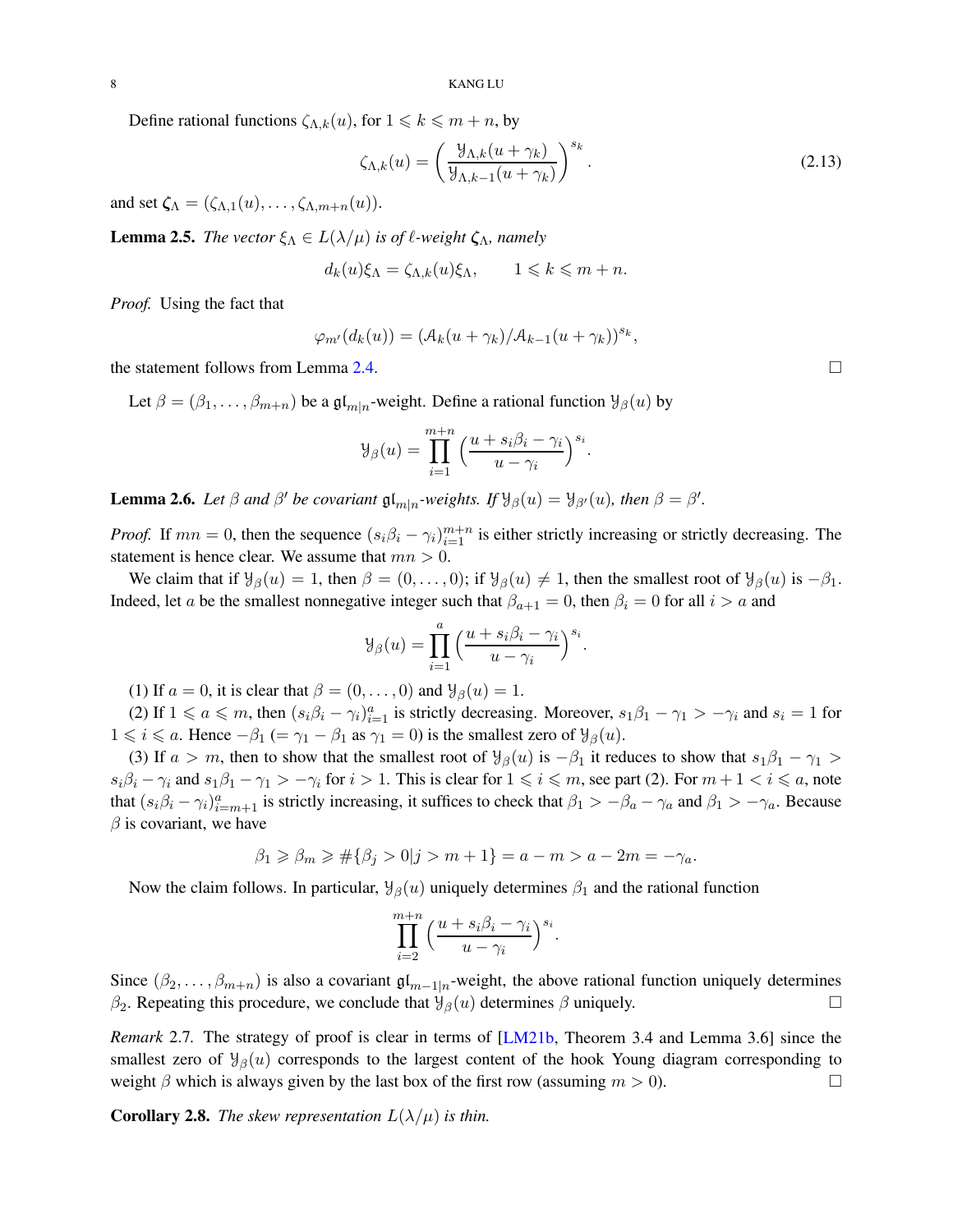<span id="page-8-6"></span>*Proof.* Let  $\Lambda_1$  and  $\Lambda_2$  be  $\lambda/\mu$ -admissible. We show that if  $\zeta_{\Lambda_1,k} = \zeta_{\Lambda_2,k}$  for all  $1 \leq k \leq m+n$ , then  $\Lambda_1 = \Lambda_2$ . Note that  $\mathcal{Y}_{\Lambda,0}$  is independent of  $\Lambda$ , therefore we have  $\mathcal{Y}_{\Lambda_1,k} = \mathcal{Y}_{\Lambda_2,k}$  for all  $0 \leq k \leq m+n$ . Note that each row of a  $\lambda/\mu$ -admissible GT tableau corresponds to a covariant weight of a certain general Lie superalgebra. The statement follows from Lemma [2.6](#page-7-0) with suitable choices of m and n. Here we only remark that  $\gamma_i$  should change correspondingly with respect to each choice.

## 3. MAIN RESULTS FOR SUPER YANGIAN

<span id="page-8-0"></span>3.1. Main results. Our main result is the explicit matrix elements of Drinfeld generating series  $x_i^{\pm}(u)$  and  $d_i(u)$  with respect to the basis  $\xi_\Lambda$  for all  $\lambda/\mu$ -admissible Gelfand-Tsetlin tableaux  $\Lambda$ .

Define the integers  $s_{ki}^{\pm}$  for  $1 \leq k \leq m + n$  and  $1 \leq i \leq k'$  by

<span id="page-8-5"></span>
$$
s_{ki}^{+} = \begin{cases} \frac{s_k + 1}{2}, & \text{if } i \leq m';\\ -1, & \text{if } i > m', \end{cases} \qquad s_{ki}^{-} = \begin{cases} \frac{s_k - 1}{2}, & \text{if } i \leq m';\\ 0, & \text{if } i > m'. \end{cases} \tag{3.1}
$$

<span id="page-8-1"></span>Theorem 3.1. *We have*

$$
d_k(u)\xi_{\Lambda} = \zeta_{\Lambda,k}(u)\xi_{\Lambda},
$$

$$
x_k^+(u)\xi_{\Lambda} = s_k \sum_{i=1}^{k'} \xi_{\Lambda,ki}^+ \frac{\xi_{\Lambda+\delta_{ki}}}{u + l_{ki} + s_{ki}^+ + \gamma_k},
$$

$$
x_k^-(u)\xi_{\Lambda} = s_{k+1} \sum_{i=1}^{k'} \xi_{\Lambda,ki}^- \frac{\xi_{\Lambda-\delta_{ki}}}{u + l_{ki} + s_{ki}^- + \gamma_k},
$$

*where*  $l_{ki}$ ,  $\mathcal{E}_{\Lambda,ki}^{\pm}$ , and  $\zeta_{\Lambda,k}(u)$  are defined in [\(2.2\)](#page-2-0), [\(2.3\)](#page-4-2), and [\(2.13\)](#page-7-1), respectively.

<span id="page-8-3"></span>**Theorem 3.2.** *Every skew representation of*  $Y(\mathfrak{gl}_{m|n})$  *is irreducible.* 

<span id="page-8-4"></span>**Theorem 3.3.** *Conjecture* [1.1](#page-1-1) *is true for*  $m = n = 1$ *.* 

We prove these theorems in the next three subsections. Note that Theorem 3.2 is obtained in [\[LM21b,](#page-22-3) Theorem 4.9]. Here we give an independent proof using Theorem [3.1.](#page-8-1)

3.2. **Proof of Theorem [3.1.](#page-8-1)** We prepare the  $Y(\mathfrak{gl}_{m|n})$  version of [\[You15,](#page-22-8) Proposition 3.1]. For each  $i \in I$ and  $a \in \mathbb{C}$ , define the *simple*  $\ell$ *-root*  $A_{i,a} \in \mathfrak{B}$  by

$$
(A_{i,a})_j(u) = \frac{u-a}{u-a - (\alpha_i, \epsilon_j)}, \qquad j \in \overline{I}.
$$

The following proposition established the property that all  $x_i^{\pm}(u)$  acts on finite-dimensional representations of  $Y(\mathfrak{gl}_{m|n})$  in a rather specific way.

<span id="page-8-2"></span>**Proposition 3.4.** *Let* V *be a finite-dimensional*  $Y(\mathfrak{gl}_{m|n})$ *-module. Pick and fix any*  $i \in I$ *. Let*  $(\mu, \nu)$  *be a pair of ℓ*-weights of V such that  $x_{i,j}^{\pm}(V_{\boldsymbol{\mu}}) \cap V_{\boldsymbol{\nu}} \neq \{0\}$  for some  $j \geqslant 1$ . Then:

- (1)  $\nu = \mu A_{i,a}^{\pm 1}$  for some  $a \in \mathbb{C}$ ,
- (2) there exist bases  $(v_k)_{1\leq k\leq \dim(V_\mu)}$  of  $V_\mu$  and  $(w_l)_{1\leq l\leq \dim(V_\nu)}$  of  $V_\nu$ , and complex polynomials  $P_{k,l}(z)$ *of degree*  $\leq k+l-2$  *such that*

$$
(x_i^{\pm}(z)v_k)_{\nu} = \sum_{l=1}^{\dim(V_{\nu})} w_l P_{k,l}(\partial_z) \left(\frac{1}{z-a}\right),
$$

where  $(x_i^{\pm}(z)v_k)$ <sub>v</sub> is the projection of  $x_i^{\pm}(z)v_k$  onto the generalized  $\ell$ -weight subspace  $V_{\nu}$ .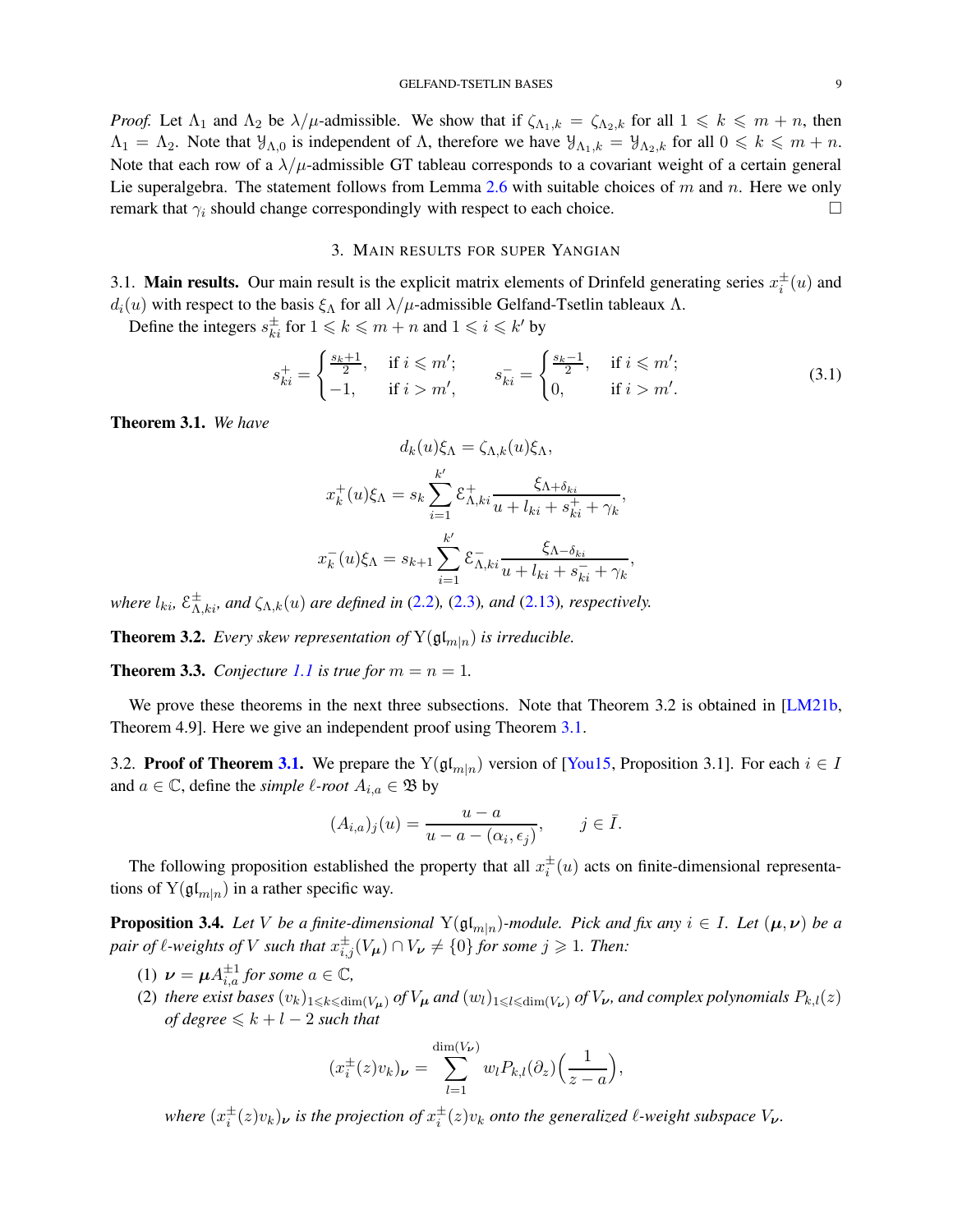<span id="page-9-2"></span>*Proof.* The proof is very similar to that of [\[You15\]](#page-22-8). We give it here for completeness.

Let  $(v_k)_{1\leq k\leq \dim(V_\mu)}$  be a basis of  $V_\mu$  such that all  $d_{j,r}$  act upper-triangularly. More precisely, for all  $j \in \overline{I}$ and  $1 \leq k \leq \dim(V_{\mu})$ , we have

$$
(d_j(u) - \mu_j(u))v_k = \sum_{k' < k} v_{k'} \xi_j^{k,k'}(u),
$$

where  $\xi_i^{k,k'}$  $j^{k,k'}(u)$  are certain elements in  $u^{-1}\mathbb{C}[[u^{-1}]]$ . Similarly, let  $(w_l)_{1\leqslant l\leqslant \dim(V_{\boldsymbol{\nu}})}$  be a basis of  $V_{\boldsymbol{\nu}}$  such that all  $d_{j,r}$  act lower-triangularly, namely for all  $j \in \overline{I}$  and  $1 \leq \ell \leq \dim(V_{\nu})$ ,

$$
(d_j(u) - \nu_j(u))w_l = \sum_{l' < l} w_{l'} \zeta_j^{l,l'}(u),
$$

for certain  $\zeta_i^{l,l'}$  $y^{l,l'}_j(u) \in u^{-1} \mathbb{C}[[u^{-1}]].$ 

We only show that statement for the case of  $x_i^+(z)$ . The case of  $x_i^-(z)$  is similar.

For all  $1 \leq k \leq \dim(V_{\mu})$ , there exist formal series  $\lambda_{k,l}(z) \in z^{-1} \mathbb{C}[[z^{-1}]]$  for every  $l, 1 \leq l \leq \dim(V_{\nu})$ , such that

$$
(x_i^+(z)v_k)_{\nu} = \sum_{l=1}^{\dim(V_{\nu})} \lambda_{k,l}(z)w_l.
$$

It follows from [\(2.10b\)](#page-5-2) that

$$
(u-z)x_i^+(z)(d_j(u) - \mu_j(u))v_k = (u-z - (\epsilon_j, \alpha_i))d_j(u)x_i^+(z)v_k + (\epsilon_j, \alpha_i)d_j(u)x_i^+(u)v_k - (u-z)x_i^+(z)\mu_j(u)v_k.
$$

Projecting the equation to  $V_{\nu}$  and taking the  $w_l$  component, we obtain

<span id="page-9-0"></span>
$$
(u-z)\sum_{k'=1}^{k-1}\xi_j^{k,k'}(u)\lambda_{k',l}(z)=(u-z-(\epsilon_j,\alpha_i))\Big(\lambda_{k,l}(z)\nu_j(u)+\sum_{l'=1}^{l-1}\lambda_{k,l'}(z)\zeta_j^{l',l}(u)\Big)\\+(\epsilon_j,\alpha_i)\Big(\lambda_{k,l}(u)\nu_j(u)+\sum_{l'=1}^{l-1}\lambda_{k,l'}(u)\zeta_j^{l',l}(u)\Big)-(u-z)\mu_j(u)\lambda_{k,l}(z).
$$
\n(3.2)

Since  $(x_i^+(z)V_\mu)_{\nu} \neq 0$ , there exists a smallest  $k_0$  such that  $(x_i^+(z)v_{k_0})_{\nu} \neq 0$  and hence a smallest  $l_0$  such that  $\lambda_{k_0,l_0}(z) \neq 0$ . Then [\(3.2\)](#page-9-0) implies

<span id="page-9-1"></span>
$$
0 = (u - z - (\epsilon_j, \alpha_i))\lambda_{k_0, l_0}(z)\nu_j(u) + (\epsilon_j, \alpha_i)\lambda_{k_0, l_0}(u)\nu_j(u) - (u - z)\mu_j(u)\lambda_{k_0, l_0}(z), \quad (3.3)
$$

for all  $j \in \overline{I}$ . Let

$$
\lambda_{k_0,l_0}(z) = a_m z^{-m} + a_{m+1} z^{-m-1} + \cdots,
$$

where  $m \geq 1$  and  $a_m \neq 0$ . Considering the coefficients of  $z^{-m}$  in [\(3.3\)](#page-9-1), we have

$$
(u - (\epsilon_j, \alpha_i))a_m \nu_j(u) - a_{m+1} \nu_j(u) - a_m u \mu_j(u) + a_{m+1} \mu_j(u) = 0.
$$

Thus

$$
\nu_j(u) = \mu_j(u) \frac{u - a}{u - a - (\epsilon_j, \alpha_i)} = \mu_j(u) (A_{i,a})_j(u),
$$

where  $a = a_{m+1}/a_m$  and part (1) follows.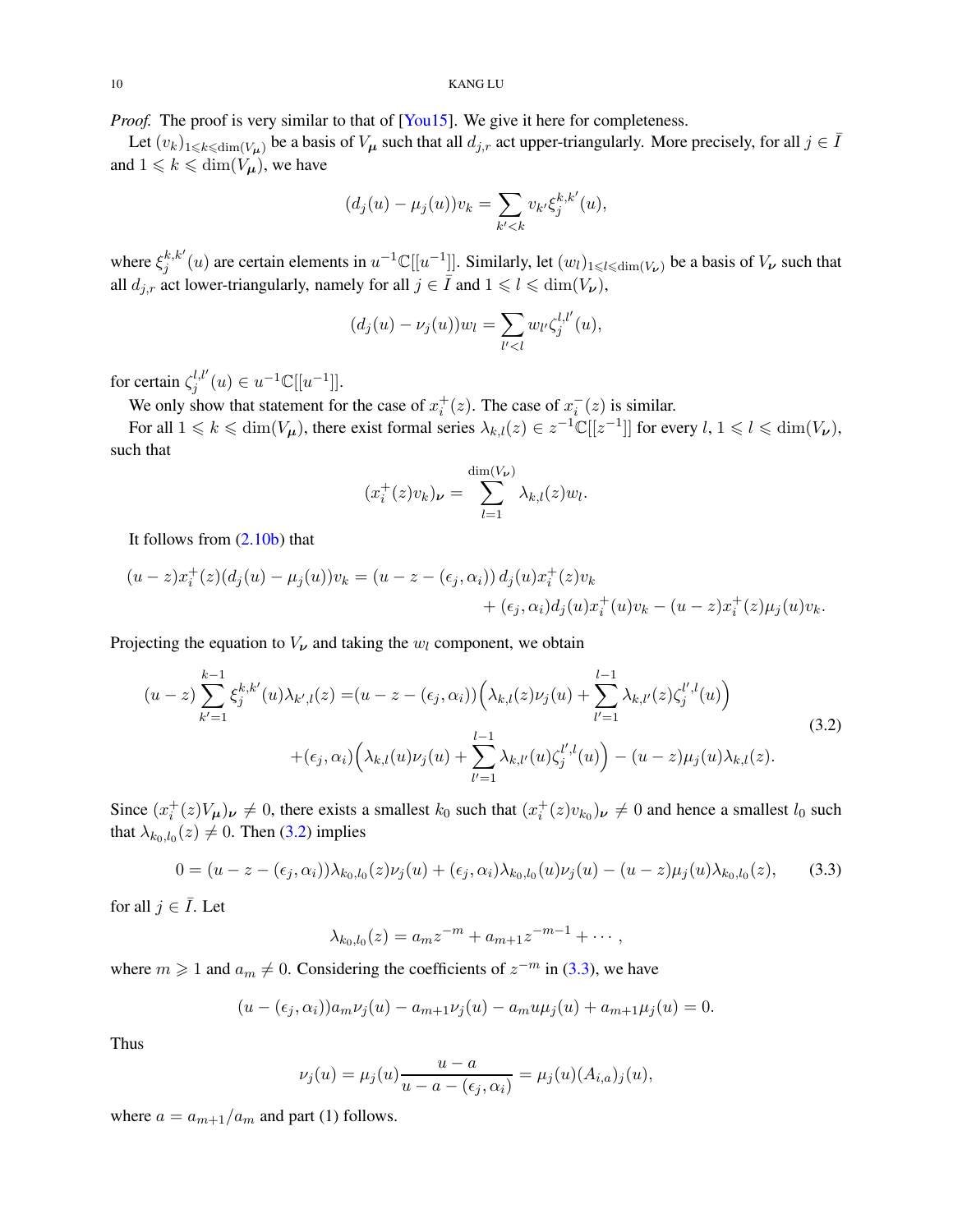Using part  $(1)$ , equation  $(3.2)$  becomes

<span id="page-10-0"></span>
$$
\frac{(\epsilon_j, \alpha_i)\mu_j(u)((u-a)\lambda_{k,l}(u) - (z-a)\lambda_{k,l}(z))}{u-a - (\epsilon_j, \alpha_i)}
$$
\n
$$
= (u-z) \Big( \sum_{k'=1}^{k-1} \xi_j^{k,k'}(u)\lambda_{k',l}(z) - \sum_{l'=1}^{l-1} \lambda_{k,l'}(z)\zeta_j^{l',l}(u) \Big) + (\epsilon_j, \alpha_i) \Big( \sum_{l'=1}^{l-1} \lambda_{k,l'}(z)\zeta_j^{l',l}(u) - \sum_{l'=1}^{l-1} \lambda_{k,l'}(u)\zeta_j^{l',l}(u) \Big). \tag{3.4}
$$

We show part (2) by induction on  $k + l$ . For the base case  $k + l = 2$ , it follows from [\(3.4\)](#page-10-0) that

$$
(u-a)\lambda_{1,1}(u) - (z-a)\lambda_{1,1}(z) = 0.
$$

Note that  $\lambda_{1,1}(z) \in z^{-1} \mathbb{C}[[z^{-1}]]$ , it follows from direct computations that

$$
\lambda_{1,1}(z) = p_{1,1} \sum_{k \ge 1} a^k z^{-k-1} = \frac{p_{1,1}}{z - a}
$$

for some  $p_{1,1} \in \mathbb{C}$  which shows the base case. Suppose part (2) holds for all  $(k', l')$  such that  $k' + l' < k + l$ . The case of  $(k, l)$  follows directly by considering the coefficient of  $u^{-1}$  in [\(3.4\)](#page-10-0) and the inductive data.  $\square$ 

Let us finish the proof of Theorem [3.1.](#page-8-1) We apply Proposition [3.4](#page-8-2) for  $V = L(\lambda/\mu)$ ,  $\mu = \zeta_{\Lambda}$ , and  $\nu = \zeta_{\Lambda \pm \delta_{ki}}$ . Hence it suffices to find all polynomials  $P_{k,l}$  and the corresponding a.

The numbers a are computed directly since the expressions for  $\zeta_{\Lambda}$  and  $\zeta_{\Lambda\pm\delta_{k}}$  are known explicitly. More precisely, we have

$$
(A_{k,a})_k(u) = \frac{u-a}{u-a-s_k} = \frac{\zeta_{\Lambda+\delta_{ki},k}(u)}{\zeta_{\Lambda,k}(u)} = \begin{cases} \left(\frac{u+l_{ki}+1+\gamma_k}{u+l_{ki}+\gamma_k}\right)^{s_k}, & \text{if } 1 \leq i \leq m';\\ \left(\frac{u+l_{ki}-1+\gamma_k}{u+l_{ki}+\gamma_k}\right)^{-s_k}, & \text{if } i > m'; \end{cases}
$$

$$
(A_{k,a}^{-1})_k(u) = \frac{u-a-s_k}{u-a} = \frac{\zeta_{\Lambda-\delta_{ki},k}(u)}{\zeta_{\Lambda,k}(u)} = \begin{cases} \left(\frac{u+l_{ki}-1+\gamma_k}{u+l_{ki}+\gamma_k}\right)^{s_k}, & \text{if } 1 \leq i \leq m';\\ \left(\frac{u+l_{ki}+1+\gamma_k}{u+l_{ki}+\gamma_k}\right)^{-s_k}, & \text{if } i > m'; \end{cases}
$$

It is straightforward that  $a = -l_{ki} - s_{ki}^{\pm} - \gamma_k$ .

By Corollary [2.8,](#page-7-2) we know that  $k = 1$  and  $l = 1$ . Hence  $P_{1,1}$  in this case is a constant. Moreover, the constant  $P_{1,1}$  is determined by the coefficient of  $\xi_{\Lambda,\pm\delta_{ki}}$  in  $x_k^{\pm}$  $\sum_{k=1}^{\pm} \xi_{\Lambda}$ . It is easy to see from the Gauss decomposition that  $x_{k,1}^+ = t_{k,k+1}^{(1)}$  and  $x_{k,1}^- = t_{k+1,k}^{(1)}$ . Hence under our identification of  $\mathfrak{gl}_{m|n}$  as a subalgebra of  $\mathfrak{gl}_{m'|n}$  and using the evaluation map, we see that the action of  $x_k^+$  $_{k,1}^+$  and  $x_k^ _{k,1}^-$  corresponds to that of  $s_ke_k$ and  $s_{k+1}f_k$ , respectively, completing the proof of Theorem [3.1.](#page-8-1)

## 3.3. Proof of Theorem [3.2.](#page-8-3) Before starting the proof, we prepare several lemmas.

For a covariant  $\mathfrak{gl}_{m|n}$ -weight  $\beta$ , let l be the number of nonzero components among  $\beta_{m+1}, \ldots, \beta_{m+n}$ . We have  $l \le \beta_m$ . There is an associated Young diagram  $\Gamma_\beta$  whose first m rows are  $\beta_1, \dots, \beta_m$  while the first l columns are  $\beta_{m+1} + m, \ldots, \beta_{m+l} + m$ . Moreover,  $\Gamma_\beta$  has no other boxes outside of its first m rows and first l columns. Note that the condition that  $l \le \beta_m$  ensures that  $\Gamma_\beta$  corresponds to a partition. We say that  $\Gamma_{\beta}$  is the  $(m|n)$ -hook Young diagram associated with  $\beta$ .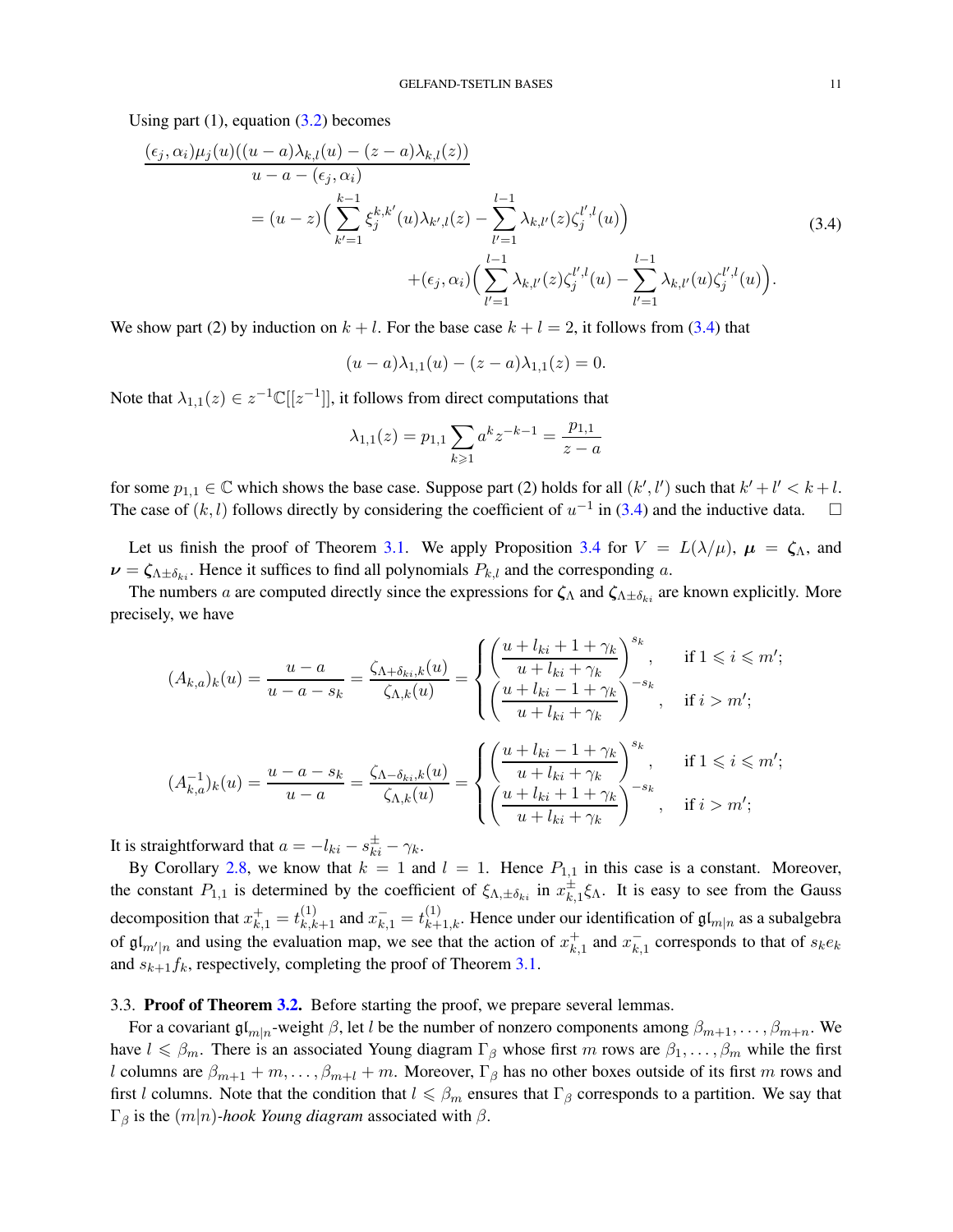<span id="page-11-3"></span>Let  $\Gamma_\lambda$  and  $\Gamma_\mu$  be the corresponding  $(m'|n)$ -hook and  $(r|0)$ -hook Young diagrams, respectively. If  $L(\lambda/\mu)$ is nontrivial, we must have  $\Gamma_\mu \subset \Gamma_\lambda$ . Hence we assume further that  $\Gamma_\mu \subset \Gamma_\lambda$ . Let  $\Gamma_{\lambda/\mu}$  be the skew Young diagram  $\Gamma_{\lambda}/\Gamma_{\mu}$ .

A *semi-standard Young tableau* of shape  $\Gamma_{\lambda/\mu}$  is the skew Young diagram  $\Gamma_{\lambda/\mu}$  with an element from  $\{1, 2, \ldots, m + n\}$  inserted in each box such that the following conditions are satisfied:

- (1) the numbers in boxes are weakly increasing along rows and columns;
- (2) the numbers from  $\{1, 2, \ldots, m\}$  are strictly increasing along columns;
- (3) the numbers from  $\{m+1, m+2, \ldots, m+n\}$  are strictly increasing along rows.

We also need the bijection between  $\lambda/\mu$ -admissible GT tableaux and semi-standard Young tableaux of shape  $\Gamma_{\lambda/\mu}$ . Let  $\Lambda$  be a  $\lambda/\mu$ -admissible GT tableau. Let  $\lambda^{(k)} = (\lambda_{k'1}, \dots, \lambda_{k'k'})$ , then  $\lambda^{(k)}$  is a covariant  $\mathfrak{g}_k$ -weight, where  $\mathfrak{g}_k = \mathfrak{gl}_{k'}$  if  $k \leq m$  and  $\mathfrak{g}_k = \mathfrak{gl}_{m'|k-m}$  if  $k > m$ . We have a chain of Young diagrams

$$
\Gamma_\lambda=\Gamma_{\lambda^{(m+n)}}\supset \Gamma_{\lambda^{(m+n-1)}}\supset \cdots \supset \Gamma_{\lambda^{(k)}}\supset \cdots \supset \Gamma_{\lambda^{(1)}}\supset \Gamma_{\lambda^{(0)}}=\Gamma_\mu.
$$

One obtains a semistandard Young tableau  $\Omega_{\Lambda}$  by inserting the number k to the skew Young subdiagram  $\Gamma_{\lambda(k)}/\Gamma_{\lambda(k-1)}$  for  $1 \leq k \leq m+n$ . It is well known that the map  $\Lambda \to \Omega_{\Lambda}$  defines a bijection between  $\lambda/\mu$ -admissible GT tableaux and semi-standard Young tableaux of shape  $\Gamma_{\lambda/\mu}$ , see [\[BR87,](#page-21-3) [SV10\]](#page-22-9).

Given a  $\lambda/\mu$ -admissible GT tableau  $\Lambda$ , if  $\Lambda \pm \delta_{ki}$  is also admissible, then we call the transformation from  $\Lambda$  to  $\Lambda \pm \delta_{ki}$  an *admissible transformation*. In terms of semistandard Young tableaux, it means the semistandard Young tableau corresponding to  $\Lambda + \delta_{ki}$  (resp.  $\Lambda - \delta_{ki}$ ) is obtained from the semistandard Young tableau corresponding to  $\Lambda$  by replacing one  $k + 1$  with  $k$  (resp. one k with  $k + 1$ ).

<span id="page-11-1"></span>**Lemma 3.5.** Let  $\Lambda$  and  $\Lambda'$  be  $\lambda/\mu$ -admissible, then one can obtain  $\Lambda'$  from  $\Lambda$  by several admissible trans*formations.*

*Proof.* It is easy to explain the proof using semistandard Young tableaux instead of GT tableaux. It suffices to show that one can obtain all semistandard Young tableaux of shape  $\Gamma_{\lambda/\mu}$  from the semistandard Young tableau  $\Omega^+$ corresponding to the highest weight appearing in  $L(\lambda/\mu)$ . This could be easily done by transforming the columns of  $\Omega^+$  to the desired ones from right to left and from bottom to top.

<span id="page-11-2"></span>**Lemma 3.6.** If  $\Lambda$  and  $\Lambda \pm \delta_{ki}$  are  $\lambda/\mu$ -admissible, then  $\mathcal{E}_{\Lambda,ki}^{\pm}$  is nonzero.

*Proof.* The lemmas follows from a case-by-case computation. We give several examples for the case  $\mathcal{E}^{\pm}_{\Lambda}$  $_{\Lambda,ki}$ when  $m + 1 \leq k \leq m + n - 1$ .

Suppose that  $\Lambda$  and  $\Lambda + \delta_{ki}$  are  $\lambda/\mu$ -admissible.

(1) If  $i \leq m'$ , then by A(2) we have  $\theta_{k'i} = 1$  and  $\theta_{k'-1,i} = 0$ . Now it reduces to show that  $l_{kj} - l_{ki} - 1 \neq 0$ for  $j \leq m'$ . It follows from A(5) that the sequence  $(l_{kj})_{j=1}^{m'}$  is strictly decreasing. Hence we only need to check that  $l_{k,i-1} - l_{ki} - 1 \geq 1$ , namely  $\lambda_{k',i-1} \geq \lambda_{k'i} + 1$ . This follows from A(5) as  $\Lambda + \delta_{ki}$  is admissible.

(2) If  $i > m'$ , we show that  $l_{kj} - l_{ki} \neq 0$  for  $j \leq m'$ . Since  $\Lambda + \delta_{ki}$  is admissible, it follows from A(3) that  $\lambda_{k'm'} \geqslant i - m'$ . Hence

$$
l_{kj} - l_{ki} = \lambda_{k'j} - j + 1 - (-\lambda_{k'i} + i - 2m') \geqslant i - m' + j + 1 - i + 2m' = m' + 1 - j > 0.
$$

Suppose that  $\Lambda$  and  $\Lambda - \delta_{ki}$  are  $\lambda/\mu$ -admissible. We elaborate more for the case  $\mathcal{E}_{ki}^-$  for the factor

<span id="page-11-0"></span>
$$
\frac{\prod_{j=m'+1}^{k'+1} (l_{k+1,j} - l_{ki}) \prod_{j=m'+1}^{k'-1} (l_{k-1,j} - l_{ki} + 1)}{\prod_{j=m'+1}^{k'} (l_{kj} - l_{ki}) (l_{kj} - l_{ki} + 1)},
$$
\n(3.5)

where  $i \leq m'$ .

Let 
$$
\lambda_{k'+1,m'} = a
$$
,  $\lambda_{k'm'} = b$ ,  $\lambda_{k'-1,m'} = c$ , then  $b+1 \ge a \ge b$  and  $c+1 \ge b \ge c$ .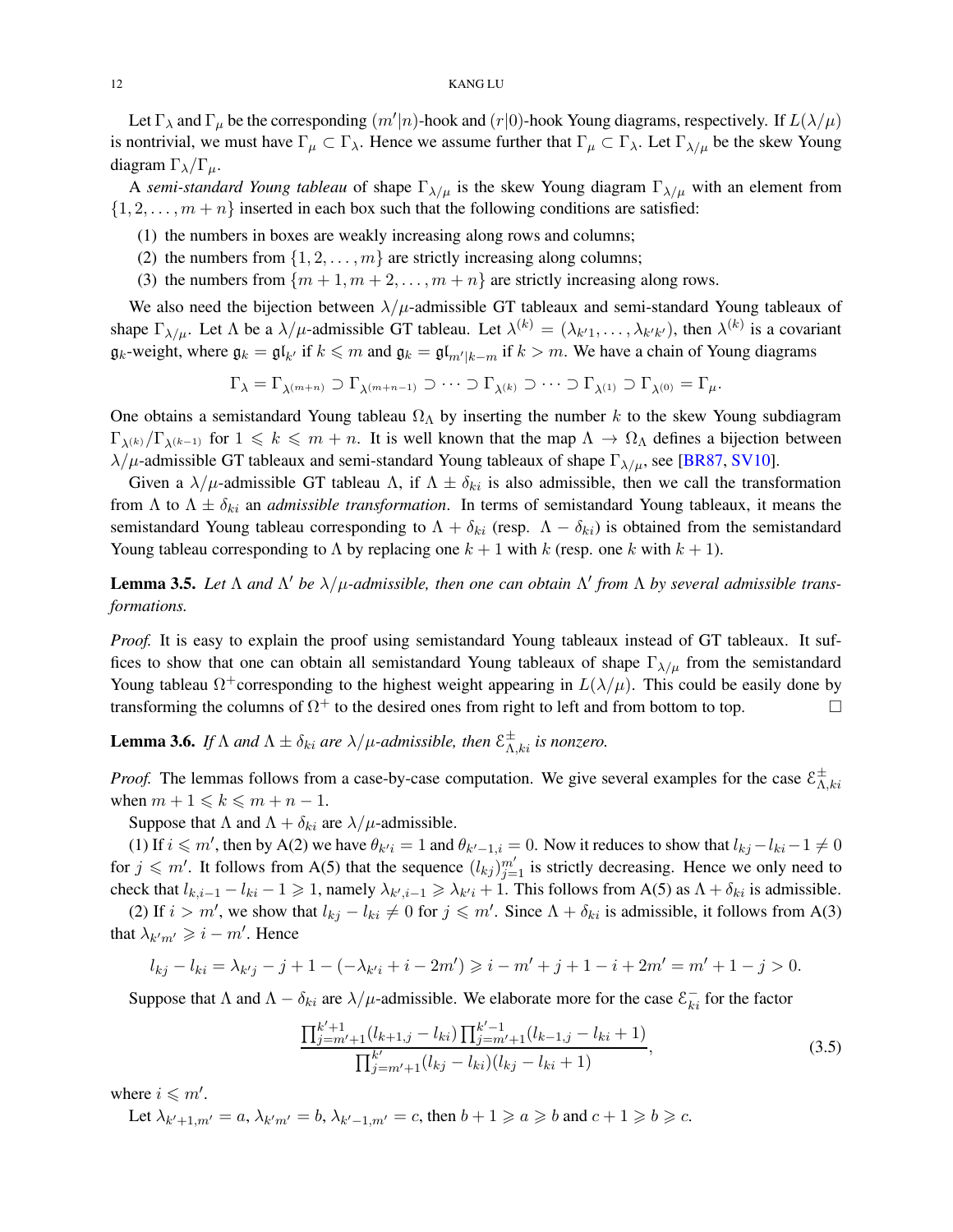<span id="page-12-4"></span>(1) If  $i < m'$ , then by A(3), the factor [\(3.5\)](#page-11-0) is equal to

$$
\frac{\prod_{j=m'+1}^{m'+a} (l_{k+1,j} - l_{ki}) \prod_{j=m'+a+1}^{k'+1} (j'-2m'-l_{ki})}{\prod_{j=m'+1}^{m'+b} (l_{kj} - l_{ki}) \prod_{j=m'+b+1}^{k'} (j'-2m'-l_{ki})}
$$
\n
$$
\times \frac{\prod_{j=m'+1}^{m'+c} (l_{k-1,j} - l_{ki}+1) \prod_{j=m'+c+2}^{k'} (j'-2m'-l_{ki})}{\prod_{j=m'+1}^{m'+b} (l_{kj} - l_{ki}+1) \prod_{j=m'+b+2}^{k'+1} (j'-2m'-l_{ki})}.
$$

We only care about the part

<span id="page-12-1"></span>
$$
\frac{\prod_{j=m'+a+1}^{k'+1} (j'-2m-l_{ki}) \prod_{j=m'+c+2}^{k'} (j'-2m'-l_{ki})}{\prod_{j=m'+b+1}^{k'+1} (j'-2m'-l_{ki}) \prod_{j=m'+b+2}^{k'} (j'-2m'-l_{ki})} = \frac{\prod_{j=m'+c+2}^{m'+b+1} (j'-2m'-l_{ki})}{\prod_{j=m'+b+1}^{m'+a} (j'-2m'-l_{ki})},
$$
(3.6)

since one easily checks similarly to the previous cases that the rests are nonzero. If  $a + c = 2b$ , then everything in [\(3.6\)](#page-12-1) cancels out. If  $b = c + 1$  and  $a = b$ , then [\(3.6\)](#page-12-1) becomes

$$
m' + b' + 1 - 2m' - l_{ki} < m' + b' + 1 - 2m' - l_{km'} = 0.
$$

The case of  $a = b + c$  and  $b = c$  is similar.

(2) If  $i = m'$ , then  $a = b = c + 1$ . By A(2) and A(3), the factor [\(3.5\)](#page-11-0) is equal to

$$
\frac{\prod_{j=m'+1}^{m+a'}(l_{k+1,j} - l_{ki}) \prod_{j=m'+a+1}^{k'+1} (j' - 2m' - l_{ki})}{\prod_{j=m'+1}^{m'+b-1} (l_{kj} - l_{ki}) \prod_{j=m'+b}^{k'} (j' - 2m' - l_{ki})}
$$
\n
$$
\times \frac{\prod_{j=m'+1}^{m'+c} (l_{k-1,j} - l_{ki} + 1) \prod_{j=m'+c+2}^{k'} (j' - 2m' - l_{ki})}{\prod_{j=m'+1}^{m'+b-1} (l_{kj} - l_{ki} + 1) \prod_{j=m'+b+1}^{k'+1} (j' - 2m' - l_{ki})}
$$

Again, we only care about the part

$$
\frac{\prod_{j=m'+a+1}^{k'+1} (j'-2m'-l_{ki}) \prod_{j=m'+c+2}^{k'} (j'-2m'-l_{ki})}{\prod_{j=m'+b}^{k'+1} (j'-2m'-l_{ki}) \prod_{j=m'+b+1}^{k'} (j'-2m'-l_{ki})} = \frac{1}{m'+b'-2m'-l_{ki}} = -1.
$$

The rest cases follow from similar straightforward computations.

Now we will prove Theorem [3.2.](#page-8-3) Since the actions of all  $d_i(u)$  on  $L(\lambda/\mu)$  are simultaneously diagonal-izable and have simple spectrum, see Corollary [2.8,](#page-7-2) it suffices to show that we can get all possible  $\xi_{\Lambda'}$  for  $\lambda/\mu$ -admissible Λ' from  $\xi_\Lambda$  for any given  $\lambda/\mu$ -admissible Λ.

By Theorem [3.1](#page-8-1) and Lemma [3.5,](#page-11-1) it suffices to show that all  $\xi_{\Lambda \pm \delta_{ki}}$  with  $\lambda/\mu$ -admissible  $\Lambda \pm \delta_{ki}$  are elements in  $Y(\mathfrak{gl}_{m|n})\xi_{\Lambda}$  for  $j \in \mathbb{Z}_{>0}$ .

By Theorem [3.1,](#page-8-1) we have

$$
\sum \mathcal{E}_{\Lambda,ki}^{\pm} \frac{\xi_{\Lambda \pm \delta_{ki}}}{u + l_{ki} + s_{ki}^{\pm} + \gamma_k} \in \mathbb{C}x_k^{\pm}(u)\xi_{\Lambda},
$$

where the summation is over all i with  $\lambda/\mu$ -admissible  $\Lambda \pm \delta_{ki}$ . Since  $L(\lambda/\mu)$  is thin by Corollary [2.8,](#page-7-2) namely all  $\xi_{\Lambda \pm \delta_{ki}}$  correspond to different  $\ell$ -weights, it follows from Lemma [3.6](#page-11-2) that  $\xi_{\Lambda \pm \delta_{ki}} \in Y(\mathfrak{gl}_{m|n})\xi_{\Lambda}$ , completing the proof of Theorem [3.2.](#page-8-3)

<span id="page-12-0"></span>3.4. **Tame modules of**  $Y(\mathfrak{gl}_{1|1})$ . In this section, we study tame modules of  $Y(\mathfrak{gl}_{1|1})$  and prove Theorem [3.3.](#page-8-4) We start by collecting some equalities in  $Y(gl_{1|1})$  $Y(gl_{1|1})$  $Y(gl_{1|1})$  that will be used, see e.g. [\[HLM19,](#page-21-8) Appendix]<sup>1</sup>.

By  $(2.6)$ , we have

<span id="page-12-3"></span>
$$
t_{11}(u)t_{21}(x) = \frac{u-x-1}{u-x}t_{21}(x)t_{11}(u) + \frac{1}{u-x}t_{21}(u)t_{11}(x).
$$
 (3.7)

.

<span id="page-12-2"></span><sup>&</sup>lt;sup>1</sup>Note that  $t_{ij}(u)$  corresponds to  $\mathcal{L}_{ji}(u)$  therein.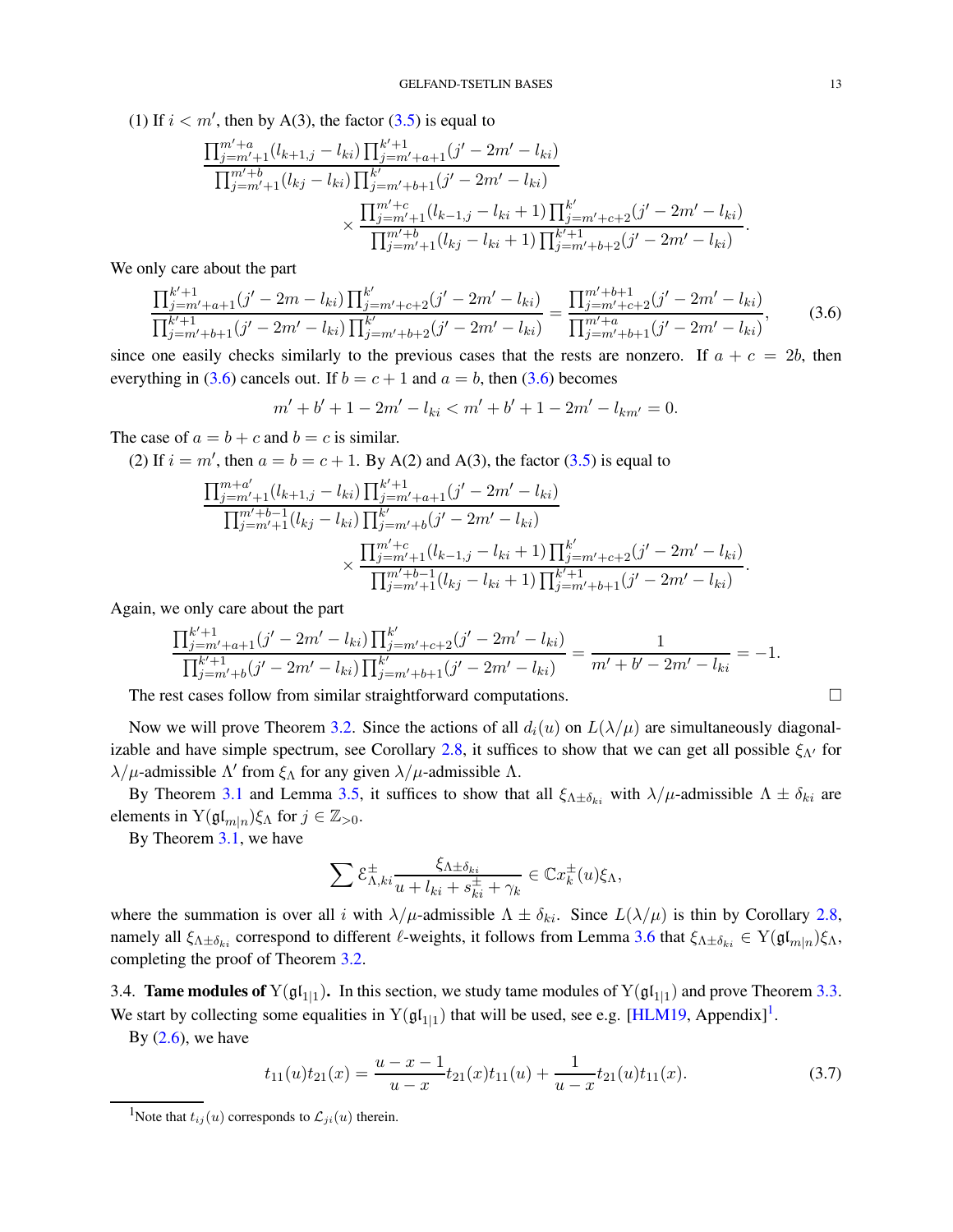<span id="page-13-5"></span><span id="page-13-1"></span>Differentiating both sides with respect to  $x$ , we obtain

$$
t_{11}(u)t'_{21}(x) = \frac{u-x-1}{u-x}t'_{21}(x)t_{11}(u) + \frac{1}{u-x}t_{21}(u)t'_{11}(x) - \frac{1}{(u-x)^2}(t_{21}(x)t_{11}(u) - t_{21}(u)t_{11}(x)).
$$
\n(3.8)

By Gauss decomposition, we have  $d_1(u) = t_{11}(u)$  and

$$
d_2(u) = t_{22}(u) - t_{21}(u)(t_{11}(u))^{-1}t_{12}(u).
$$

The coefficients of  $d_1(u)(d_2(u))^{-1}$  are central in  $Y(\mathfrak{gl}_{1|1})$ , see Lemma [2.2.](#page-5-1)

<span id="page-13-2"></span>**Lemma 3.7.** *We have*  $t_{12}(u + 1)t_{21}(u) = -t_{22}(u + 1)t_{11}(u) + d_2(u)(d_1(u))^{-1}t_{11}(u)t_{11}(u + 1)$ . *Proof.* By [\(2.5\)](#page-4-1), we have  $t_{12}(u)t_{11}(u+1) = t_{11}(u)t_{12}(u+1)$  and

$$
[t_{12}(u+1), t_{21}(u)] = -t_{22}(u+1)t_{11}(u) + t_{22}(u)t_{11}(u+1).
$$

Therefore,

$$
t_{12}(u+1)t_{21}(u) = -t_{22}(u+1)t_{11}(u) + t_{22}(u)t_{11}(u+1) - t_{21}(u)t_{12}(u+1)
$$
  
= 
$$
-t_{22}(u+1)t_{11}(u) + (t_{22}(u) - t_{21}(u)(t_{11}(u))^{-1}t_{12}(u))t_{11}(u+1)
$$
  
= 
$$
-t_{22}(u+1)t_{11}(u) + d_{2}(u)(d_{1}(u))^{-1}t_{11}(u)t_{11}(u+1).
$$

We recall some basic facts about representations of  $Y(gl_{1|1})$ .

Let  $\zeta = (\zeta_1(u), \zeta_2(u))$ , where  $\zeta_1(u), \zeta_2(u) \in \mathcal{B} = 1 + u^{-1} \mathbb{C}[[u^{-1}]]$ . Denote  $L(\zeta)$  the irreducible  $Y(gl_{1|1})$ -module generated by a highest  $\ell$ -weight vector  $v^+$  of  $\ell$ -weight  $\zeta$ . It is known from [\[Zhr95,](#page-22-1) Theorem 4] that  $L(\zeta)$  is finite-dimensional if and only if

<span id="page-13-3"></span>
$$
\frac{\zeta_1(u)}{\zeta_2(u)} = \frac{\varphi(u)}{\psi(u)},\tag{3.9}
$$

where  $\varphi$  and  $\psi$  are relatively prime polynomials in u of the same degree. Set deg  $\varphi = k$ , then it also known that  $\dim L(\zeta) = 2^k$ , see [\[Zhr95,](#page-22-1) Theorem 4].

Let

<span id="page-13-4"></span>
$$
\varphi(u) = \prod_{i=1}^{k} (u + a_i), \qquad \psi(u) = \prod_{j=1}^{k} (u - b_j), \tag{3.10}
$$

where  $a_i, b_j \in \mathbb{C}$ . Then  $a_i + b_j \neq 0$  for all  $1 \leq i, j \leq k$ .

For a subset J of  $\{1, \ldots, k\}$ , set  $\varphi_J = \prod_{i \in J} (u + a_i)$ . By convention,  $\varphi_{\emptyset} = 1$ .

<span id="page-13-0"></span>Lemma 3.8. *We have*

$$
\chi(L(\zeta)) = \sum_{J \subset \{1,\dots,k\}} [\zeta] \cdot \left[ \left( \frac{\varphi_J(u-1)}{\varphi_J(u)}, \frac{\varphi_J(u-1)}{\varphi_J(u)} \right) \right],
$$

*where the summation is over all subsets of*  $\{1, \ldots, k\}$ *.* 

*Proof.* Recall that  $L(a_i, b_i)$  is the two-dimensional irreducible  $\mathfrak{gl}_{1|1}$ -module with the highest weight  $(a_i, b_i)$ . We also have the evaluation  $Y(\mathfrak{gl}_{1|1})$ -module  $L(a_i, b_i)$ . Clearly, up to a one-dimensional module, we have

$$
L(\zeta) \cong \bigotimes_{i=1}^k L(a_i, b_i),
$$

where the order for the tensor product is not important as the tensor product is irreducible. Note that under the condition  $a_i + b_j \neq 0$  for all  $1 \leq i, j \leq k$ , the irreducibility of the tensor product  $\bigotimes_{i=1}^k L(a_i, b_i)$  follows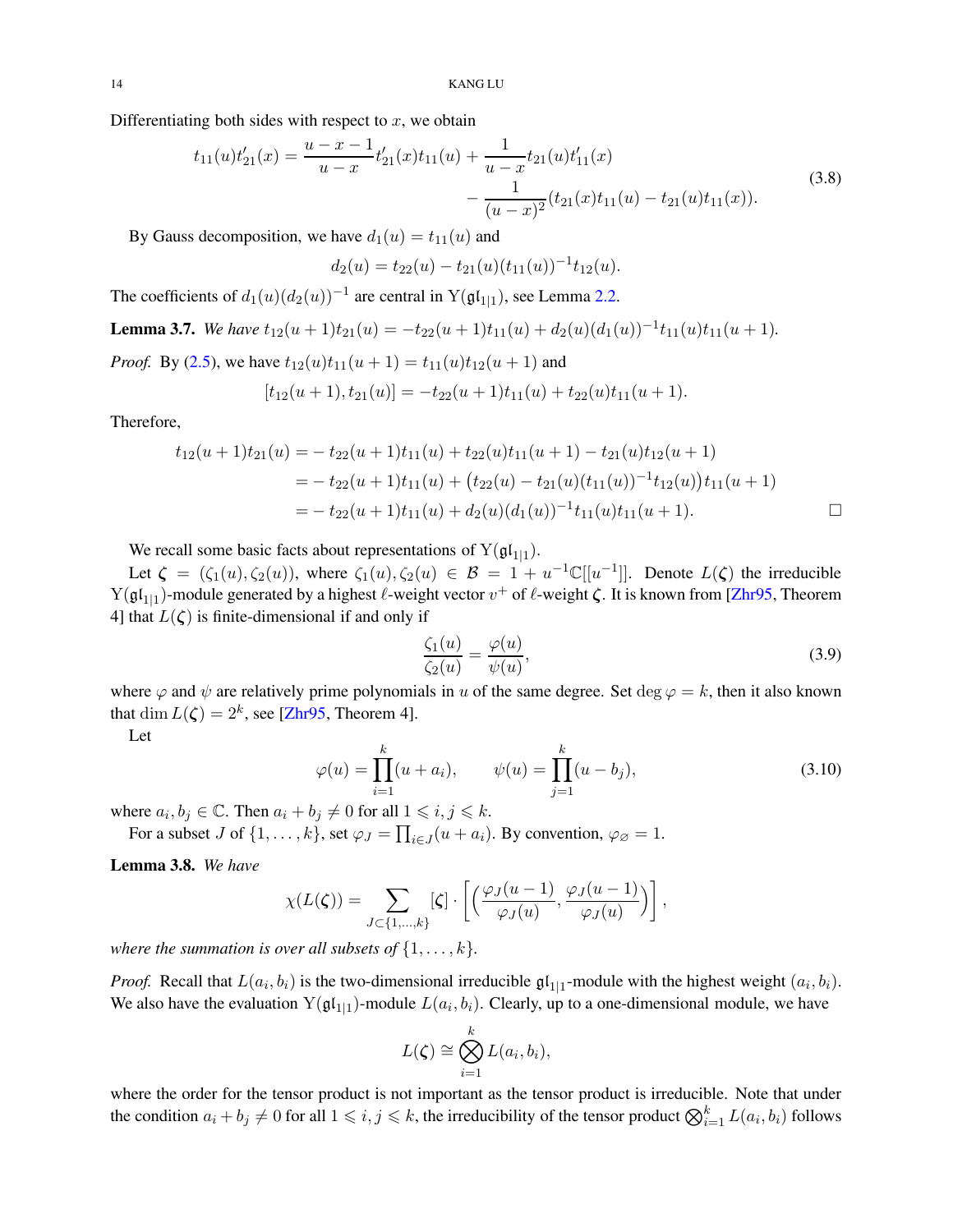<span id="page-14-2"></span>from either [\[Zhr95,](#page-22-1) Theorem 5] or [\[Zhh16,](#page-22-16) Theorem 4.2]. Hence it suffices to consider irreducible tensor products of the form above.

Using the Gauss decomposition, one has

$$
\chi(L(a_i,b_i)) = \left[\left(1+\frac{a_i}{u},1-\frac{b_i}{u}\right)\right]\left(1+\left[\left(\frac{u+a_i-1}{u+a_i},\frac{u+a_i-1}{u+a_i}\right)\right]\right).
$$

Now the statement follows from the fact that the q-character map is a homomorphism from C to  $\mathbb{Z}[\mathfrak{B}]$ , see Lemma [2.3.](#page-6-1)

<span id="page-14-0"></span>**Corollary 3.9.** *The*  $Y(\mathfrak{gl}_{1|1})$ *-module*  $L(\zeta)$  *is thin if and only if*  $\varphi$  *has no multiple roots.* 

Indeed, the condition that  $\varphi$  has no multiple roots is also a necessary condition for  $L(\zeta)$  being tame.

<span id="page-14-1"></span>**Proposition 3.10.** *The*  $Y(\mathfrak{gl}_{1|1})$ -module  $L(\zeta)$  is tame if and only if  $\varphi$  has no multiple roots.

*Proof.* Again it suffices to show "only if" part for the case of  $\bigotimes_{i=1}^{k} L(a_i, b_i)$ . We adopt the method from [\[NT98a\]](#page-22-4). Note that in this case, a finite-dimensional irreducible module is tame if and only if the action of  $t_{11}(u)$  on it is semisimple.

Suppose  $a_1$  is a multiple root of  $\varphi$ , we show that  $\bigotimes_{i=1}^k L(a_i, b_i)$  is not tame. Without loss of generality, we assume there exists  $\eta$  such that  $a_i = a_1 - 1$  for  $\eta < i \leq k$  and  $a_j \neq a_1 - 1$  for  $1 \leq j \leq \eta$ .

By Lemma [3.8,](#page-13-0) there exists an  $\ell$ -weight vector v of  $\ell$ -weight

$$
\left(u^{-k}\prod_{i=1}^{\eta}(u+a_i)\prod_{i=\eta+1}^{k}(u+a_i-1),u^{-k}\prod_{i=1}^{k}(u-b_i)\prod_{i=\eta+1}^{k}\frac{u+a_i-1}{u+a_i}\right).
$$

Denote the polynomial  $\prod_{i=1}^{n} (u + a_i) \prod_{i=\eta+1}^{k} (u + a_i - 1)$  by  $\wp(u)$ . We have  $\wp(-a_i) = \wp'(-a_i) = 0$  by assumption.

Let  $\tilde{t}_{ij}(u)$  be the linear operators corresponding to  $u^kt_{ij}(u)$  in  $\text{End}(\bigotimes_{i=1}^k L(a_i,b_i))((u^{-1}))$ , respectively. Then all  $\tilde{t}_{ij}(u)$  are polynomials in u, see [\(2.7\)](#page-4-4). In particular, we have  $\tilde{t}_{11}(u)v = \wp(u)v$ .

Set  $w = \tilde{t}_{21}(-a_1)v$  and  $w' = \tilde{t}'_{21}(-a_1)v$ , where  $\tilde{t}'_{21}(u)$  is the derivative of  $\tilde{t}_{21}(u)$  with respect to u. It follows from [\(3.7\)](#page-12-3) and  $\tilde{t}_{11}(-a_1)v = \wp(-a_1)v = 0$  that

$$
\tilde{t}_{11}(u)w = \tilde{t}_{11}(u)\tilde{t}_{21}(-a_1)v = \frac{u+a_1-1}{u+a_1}\wp(u)w.
$$

Similarly, by  $(3.8)$  we have

$$
\tilde{t}_{11}(u)w' = \tilde{t}_{11}(u)\tilde{t}_{21}'(-a_1)v = \wp(u)\left(\frac{u+a_1-1}{u+a_1}w' - \frac{1}{(u+a_1)^2}w\right).
$$

Hence it suffices to show that  $w \neq 0$ .

By Lemma [2.2](#page-5-1) and Lemma [3.7,](#page-13-2) we have

$$
\tilde{t}_{12}(u+1)\tilde{t}_{21}(u)v = -\tilde{t}_{22}(u+1)\wp(u)v + \left(\prod_{i=1}^{k} \frac{u-b_i}{u+a_i}\right)\wp(u)\wp(u+1)v
$$
\n
$$
= -\tilde{t}_{22}(u+1)\wp(u)v + \prod_{i=1}^{n} (u+a_i+1) \prod_{i=\eta+1}^{k} (u+a_i-1) \prod_{i=1}^{k} (u-b_i)v.
$$

Setting  $u = -a_1$ , one obtains

$$
\tilde{t}_{12}(-a_1+1)w = \prod_{i=1}^{\eta}(-a_1+a_i+1)\prod_{i=\eta+1}^k(-a_1+a_i-1)\prod_{i=1}^k(-a_1-b_i)w \neq 0.
$$

Here we used the definition of  $\eta$ .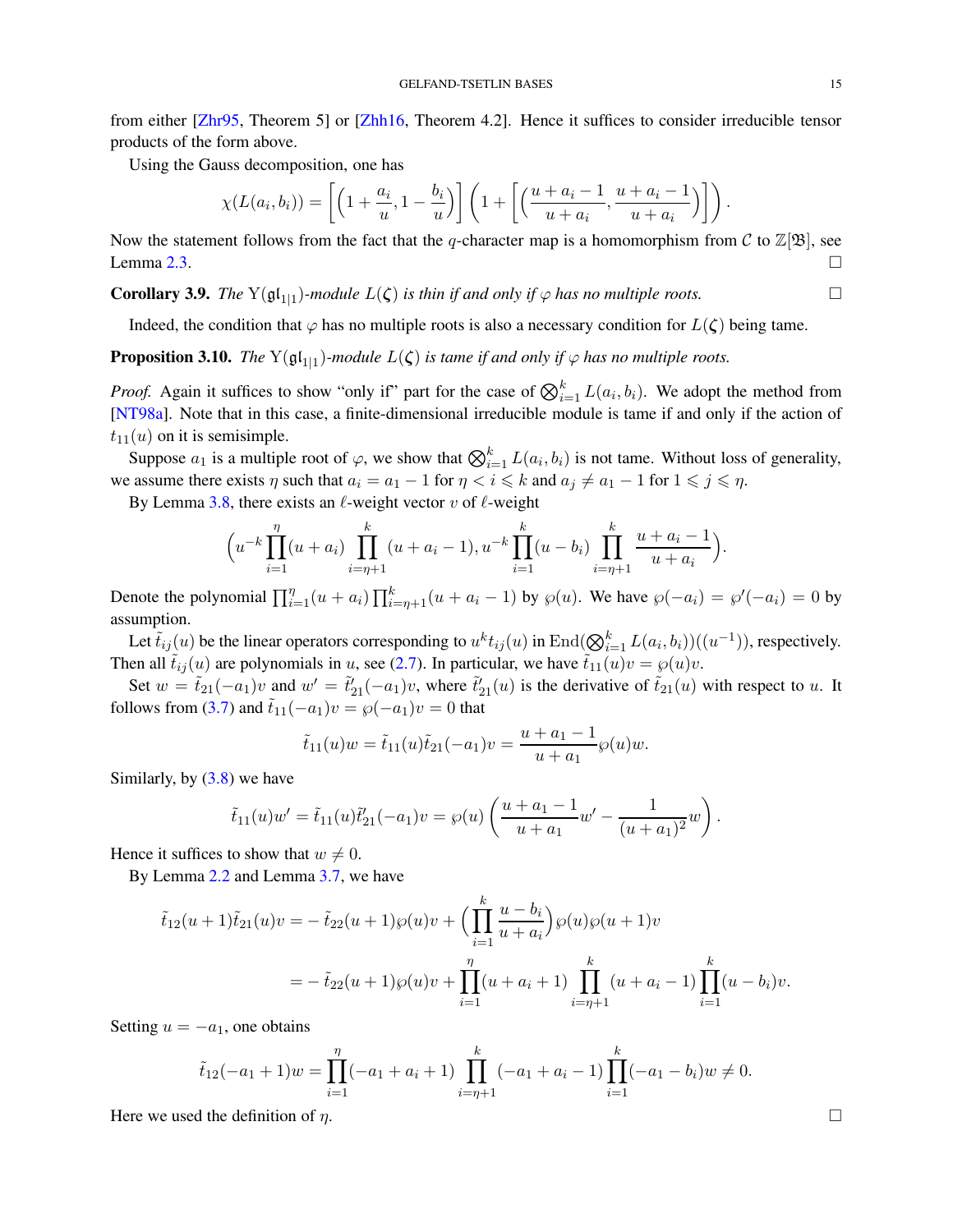<span id="page-15-1"></span>*Proof of Theorem [3.3.](#page-8-4)* It follows from Corollary [3.9](#page-14-0) and Proposition [3.10.](#page-14-1) □

*Remark* 3.11. We remark that to determine if a  $Y(\mathfrak{gl}_{1|1})$ -module is tame, it depends on the choice of the parity sequence in the RTT presentation (or the choice of Borel subalgebra of  $Y(\mathfrak{gl}_{1|1})$ ). This is a new feature for super case, cf. [\[NT98a,](#page-22-4) Proposition 1.14]. If the parity sequence is  $|0| = \overline{1}$  and  $|1| = \overline{0}$  instead, we denote the super Yangian corresponding to this new choice by  $Y(\mathfrak{gl}_{1|1})$ . One can define highest  $\ell$ -weight theory and q-characters for  $Y(\mathfrak{gl}_{1|1})$ . We use tilde (not to be confused with the tilde used in the proof above) to distinguish notations from  $Y(gl_{1|1})$  and  $Y(gl_{1|1})$ . Clearly,  $Y(gl_{1|1})$  and  $Y(gl_{1|1})$  are isomorphic and one can identify  $\tilde{t}_{ij}(u)$  of  $\tilde{Y}(\frak{gl}_{1|1})$  with  $t_{3-i,3-j}(u)$  of  $Y(\frak{gl}_{1|1})$ . Note that we have

$$
d_1(u)(d_2(u))^{-1} = (\tilde{d}_1(u+1))^{-1}\tilde{d}_2(u+1),
$$

see e.g. [\[LM21a,](#page-22-17) Section 4.3]. Consider the Y( $\mathfrak{gl}_{1|1}$ )-module  $L(\zeta)$ . As a Y( $\mathfrak{gl}_{1|1}$ )-module,  $L(\zeta)$  has the highest  $\ell$ -weight  $\tilde{\zeta} = (\tilde{\zeta}_1(u), \tilde{\zeta}_2(u))$  satisfying

$$
\frac{\tilde{\zeta}_1(u)}{\tilde{\zeta}_2(u)} = \frac{\zeta_2(u-1)}{\zeta_1(u-1)} = \frac{\psi(u-1)}{\varphi(u-1)}.
$$

Similarly, one shows that  $L(\zeta)$  is tame with respect to  $\overline{Y}(\mathfrak{gl}_{1|1})$  if and only if  $\psi$  has no multiple roots.  $\Box$ 

We conclude this section by an example which we mentioned in the introduction.

**Example 3.12.** Consider the tensor product of evaluation modules  $M := L(3,0) \otimes L(-1,0)$ . Its highest  $\ell$ -weight is  $\left(\frac{(u+3)(u-1)}{u^2}, 1\right)$ . The corresponding polynomial  $\varphi(u)$  is  $(u+3)(u-1)$  which has no multiple roots. Therefore, the module M is thin. Moreover,  $M \cong L(2,0) \oplus L(1,1)$  as  $\mathfrak{gl}_{1|1}$ -modules. However, M is not isomorphic to any tensor products of skew representations as the highest  $\ell$ -weights  $\zeta = (\zeta_1, \zeta_2)$  of skew representations satisfy  $a_i + b_i \geq 0$  for all i after rearranging  $b_i$ , where  $a_i$  and  $b_i$  are defined in [\(3.9\)](#page-13-3) and  $(3.10).$  $(3.10).$ 

# 4. QUANTUM AFFINE SUPERALGEBRA

<span id="page-15-0"></span>Throughout this section, we shall assume  $q \in \mathbb{C}^\times$  is generic. Recall  $s_i$  from Section [2.1](#page-1-3) and set  $q_i = q^{s_i}$ . For  $k \in \mathbb{Z}$ , we also set

$$
[k] := \frac{q^k - q^{-k}}{q - q^{-1}}.
$$

We call [k] the *associated* q-number of k. Sometimes, we shall use the same notations from previous sections for the counter part of quantum case.

4.1. **Quantum superalgebra**  $U_q(\mathfrak{gl}_{m|n})$ . The quantum superalgebra  $U_q(\mathfrak{gl}_{m|n})$  is a superalgebra with generators  $e_i^{\pm}$  and  $t_j^{\pm}$  for  $i \in I$  and  $j \in \overline{I}$  where  $|e_m^{\pm}| = \overline{1}$  and  $|t_i^{\pm 1}| = |e_j^{\pm}| = \overline{0}$  for  $i \in \overline{I}$  and  $j \in I \setminus \{m\}$ . The relations of  $U_q(\mathfrak{gl}_{m|n})$  [\[Yam94,](#page-22-18) Proposition 10.4.1] are given by

$$
t_i t_i^{-1} = t_i^{-1} t_i = 1, \t t_i e_j^{\pm} t_i^{-1} = q_i^{(\epsilon_i, \alpha_j)} e_j^{\pm},
$$
  
\n
$$
[e_j^+, e_k^-] = \delta_{jk} \frac{t_j^{s_j} t_j^{-s_{j+1}} - t_j^{-s_j} t_{j+1}^{s_{j+1}}}{q_j - q_j^{-1}},
$$
  
\n
$$
[e_i^{\pm}, e_j^{\pm}] = (e_m^{\pm})^2 = 0, \t \text{ if } |i - j| \neq 1,
$$
  
\n
$$
[e_j^{\pm}, [e_j^{\pm}, e_{j+1}^{\pm}]_{q^{-1}}]_q = [e_j^{\pm}, [e_j^{\pm}, e_{j-1}^{\pm}]_{q^{-1}}]_q = 0, \t \text{ if } j \in I \setminus \{m\},
$$
  
\n
$$
[[[e_{m-1}^{\pm}, e_m^{\pm}]_q, e_{m+1}^{\pm}]_{q^{-1}}, e_m^{\pm}] = 0, \t \text{ when } m, n > 1,
$$

where  $[a, b]_q = ab - (-1)^{|a||b|} qba$  for homogeneous  $a, b$  and  $q \in \mathbb{C}$ , and  $[\cdot, \cdot] = [\cdot, \cdot]_1$ .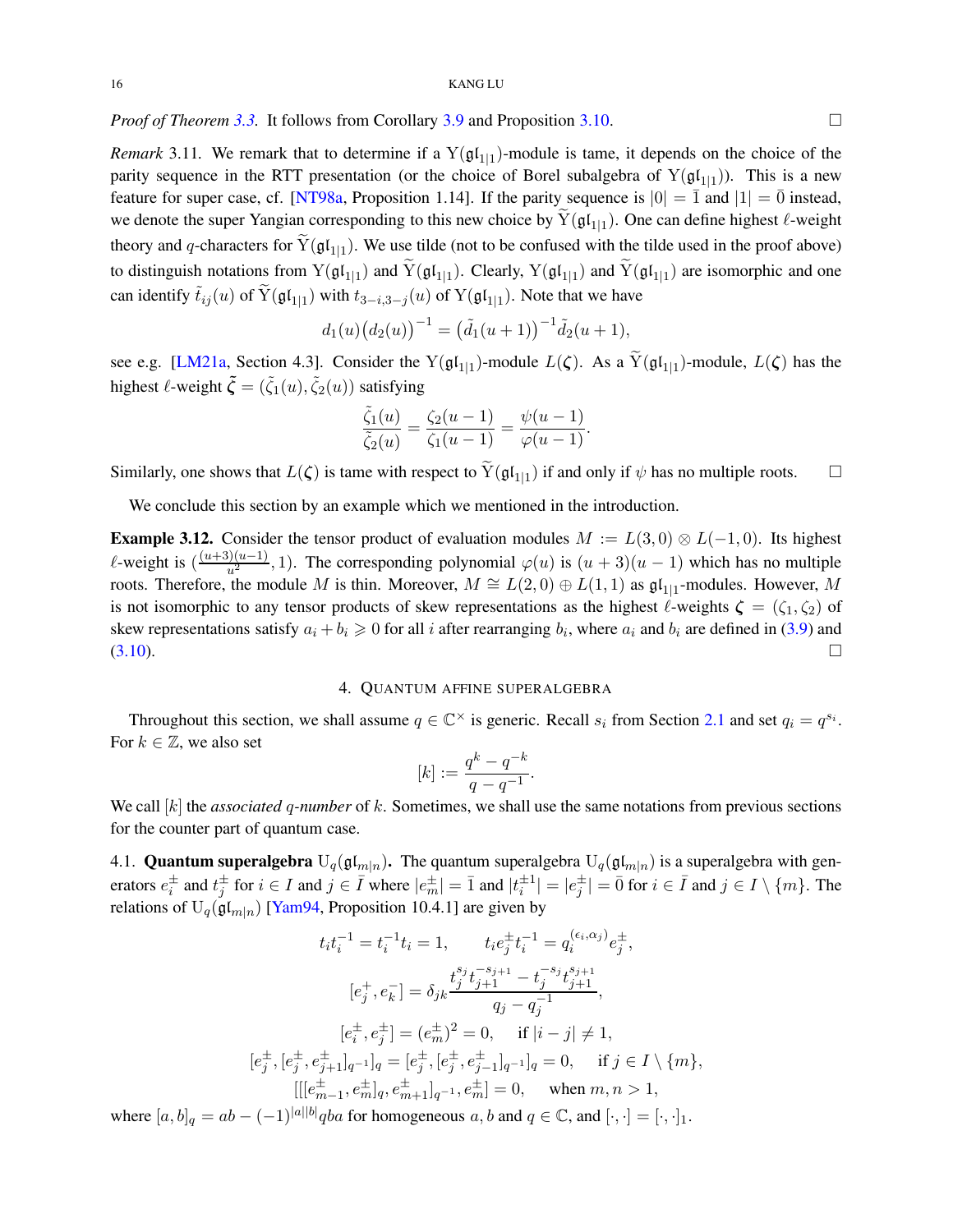<span id="page-16-1"></span>Let  $\lambda = (\lambda_1, \lambda_2, \dots, \lambda_{m+n})$  be a tuple of complex numbers. Denote  $\mathcal{L}(\lambda)$  the irreducible module generated by a nonzero vector  $v$  satisfying the conditions

$$
t_i v = q^{\lambda_i} v, \quad e_j v = 0,
$$

for  $i \in \overline{I}$  and  $j \in I$ . We call  $\mathcal{L}(\lambda)$  the *irreducible*  $U_q(\mathfrak{gl}_{m|n})$ *-module of highest weight*  $\lambda$ .

Let  $\mathcal{V} := \mathbb{C}^{m|n}$  be the vector superspace with a basis  $v_i, i \in \overline{I}$ , such that  $|v_i| = |i|$ . Let  $E_{ij} \in \text{End}(\mathcal{V})$  be the linear operators such that  $E_{ij}v_k = \delta_{jk}v_i$ . The map  $\rho_{\mathcal{V}} : U_q(\mathfrak{gl}_{m|n}) \to \text{End}(\mathcal{V})$ ,

$$
\rho_{\mathcal{V}}(t_i) = \sum_{k \in \bar{I}} q^{\delta_{ik}} E_{kk}, \quad \rho_{\mathcal{V}}(e_j^+) = E_{j,j+1}, \quad \rho_{\mathcal{V}}(e_j^-) = E_{j+1,j}, \quad i \in \bar{I}, j \in I,
$$

defines a  $U_q(\mathfrak{gl}_{m|n})$ -module structure on V. We call it the *vector representation* of  $U_q(\mathfrak{gl}_{m|n})$ . The highest weight of  $\mathcal V$  is the tuple  $(1, 0, \ldots, 0)$ .

The following theorem was shown for essentially typical  $\mathfrak{gl}_{m|n}$ -weight  $\lambda$  in [\[PSV94,](#page-22-19) Theorem 4]. However, the same proof also works for covariant  $\lambda$ , cf. [\[SV10,](#page-22-9) Theorem 7] and [\[FSZ20\]](#page-21-4).

<span id="page-16-0"></span>**Theorem 4.1** ([\[PSV94,](#page-22-19) Theorem 4]). Let  $\lambda$  be an  $(m|n)$ -covariant weight, then  $\mathcal{L}(\lambda)$  admits a basis  $\xi_{\Lambda}$ *parameterized by all λ*-admissible GT tableaux Λ. The actions of the generators of  $U_q(\mathfrak{gl}_{m|n})$  *are given by the formulas*

$$
t_k \xi_{\Lambda} = q^{\left(\sum_{i=1}^k \lambda_{kj} - \sum_{j=1}^{k-1} \lambda_{k-1,j}\right)} \xi_{\Lambda}, \quad 1 \leqslant k \leqslant m+n;
$$

$$
e_k^+ \xi_\Lambda = -\sum_{i=1}^k \frac{\Pi_{j=1}^{k+1} [l_{k+1,j} - l_{ki}]}{\Pi_{j \neq i,j=1}^k [l_{kj} - l_{ki}]} \xi_{\Lambda + \delta_{ki}}, \quad 1 \leq k \leq m-1;
$$

$$
e_k^- \xi_\Lambda = \sum_{i=1}^k \frac{\Pi_{j=1}^{k-1} [l_{k-1,j} - l_{ki}]}{\Pi_{j \neq i,j=1}^k [l_{kj} - l_{ki}]} \xi_{\Lambda - \delta_{ki}}, \quad 1 \leq k \leq m-1;
$$

$$
e_m^+ \xi_\Lambda = \sum_{i=1}^m \theta_{mi} (-1)^{i-1} (-1)^{\theta_{m1} + \dots + \theta_{m,i-1}} \times \frac{\Pi_{1 \le j < i \le m} [l_{mj} - l_{mi} - 1]}{\Pi_{1 \le i < j \le m} [l_{mj} - l_{mi}] \Pi_{j \ne i, j=1}^m [l_{m+1, j} - l_{mi} - 1]} \xi_{\Lambda + \delta_{mi}},
$$

$$
e_m^- \xi_\Lambda = \sum_{i=1}^m (1 - \theta_{mi})(-1)^{i-1}(-1)^{\theta_{m1} + \dots + \theta_{m,i-1}}
$$
  
\$\times \frac{[l\_{mi} - l\_{m+1,m+1}]\Pi\_{1 \le i < j \le m}[l\_{mj} - l\_{mi} + 1]\Pi\_{j=1}^{m-1}[l\_{m-1,j} - l\_{mi}]}{\Pi\_{1 \le j < i \le m}[l\_{mj} - l\_{mi}]} \xi\_{\Lambda - \delta\_{mi}},

*and for*  $m + 1 \leq k \leq m + n - 1$ 

$$
e_k^+ \xi_\Lambda = \sum_{i=1}^m \theta_{ki} (-1)^{\vartheta_{ki}} (1 - \theta_{k-1,i}) \times \prod_{j \neq i,j=1}^m \left( \frac{[l_{kj} - l_{ki} - 1]}{[l_{k+1,j} - l_{ki} - 1]} \right) \xi_{\Lambda + \delta_{ki}}
$$

$$
- \sum_{i=m+1}^k \prod_{j=1}^m \left( \frac{[l_{kj} - l_{ki}][l_{kj} - l_{ki} + 1]}{[l_{k+1,j} - l_{ki}][l_{k-1,j} - l_{ki} + 1]} \right) \times \frac{\Pi_{j=m+1}^{k+1} [l_{k+1,j} - l_{ki}]}{\Pi_{j \neq i,j=m+1}^k [l_{kj} - l_{ki}]} \xi_{\Lambda + \delta_{ki}},
$$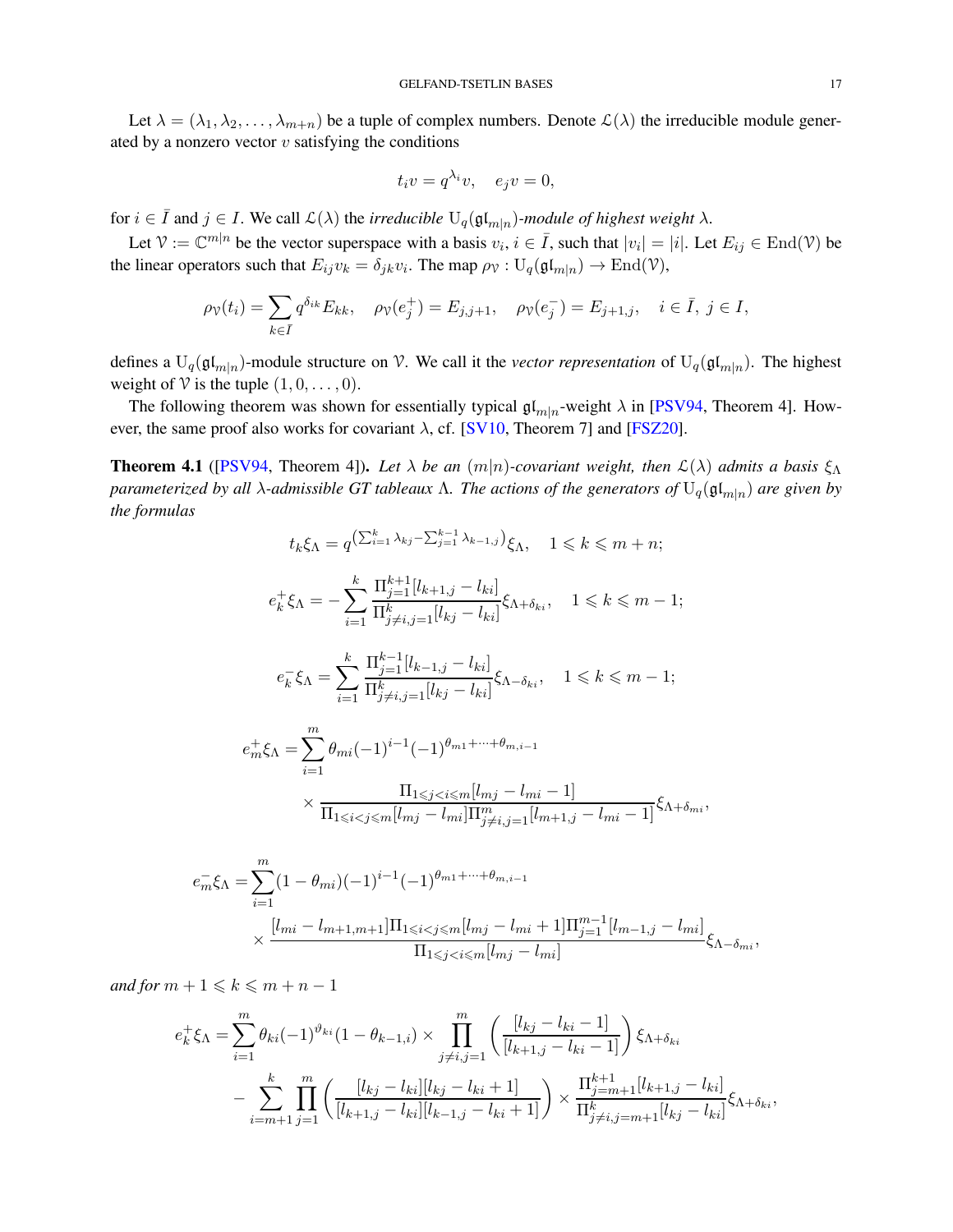<span id="page-17-3"></span>
$$
e_k^- \xi_\Lambda = \sum_{i=1}^m \theta_{k-1,i}(-1)^{\vartheta_{ki}} (1 - \theta_{ki}) \times \frac{\Pi_{j=m+1}^{k+1} [l_{k+1,j} - l_{ki}] \Pi_{j=m+1}^{k-1} [l_{k-1,j} - l_{ki} + 1]}{\Pi_{j=m+1}^k [l_{kj} - l_{ki}] [l_{kj} - l_{ki} + 1]}
$$

$$
\times \prod_{j \neq i,j=1}^m \left( \frac{[l_{kj} - l_{ki} + 1]}{[l_{k-1,j} - l_{ki} + 1]} \right) \xi_{\Lambda - \delta_{ki}} + \sum_{i=m+1}^k \frac{\Pi_{j=m+1}^{k-1} [l_{k-1,j} - l_{ki}]}{\Pi_{j \neq i,j=m+1}^k [l_{kj} - l_{ki}]} \xi_{\Lambda - \delta_{ki}}.
$$

*Here we use the same notations and conventions as in Theorem [2.1](#page-3-0) with*  $r = 0$ . *Note that*  $k' = k$  *for all*  $k \in \mathbb{Z}$ .

4.2. **Quantum affine superalgebra**  $U_q(\hat{\mathfrak{gl}}_{m|n})$ . Let  $\mathcal{R}(u) \in \text{End}(\mathcal{V}^{\otimes 2})[u]$  be the trigonometric R-matrix, see e.g. [\[PS81\]](#page-22-20),

$$
\mathcal{R}(u) = \sum_{i \in \bar{I}} (uq_i - q_i^{-1}) E_{ii} \otimes E_{ii} + (u - 1) \sum_{i \neq j} E_{ii} \otimes E_{jj} \n+ u \sum_{i < j} (q_i - q_i^{-1}) E_{ji} \otimes E_{ij} + \sum_{i < j} (q_j - q_j^{-1}) E_{ij} \otimes E_{ji}.
$$
\n
$$
(4.1)
$$

<span id="page-17-2"></span>The quantum affine superalgebra  $U_q(\widehat{\mathfrak{gl}}_{m|n})$  is the unital associative superalgebra generated by  $t_{ij}^{(a,\pm)}$  for  $i, j \in \overline{I}$  and  $a \in \mathbb{Z}_{\geq 0}$  with parity  $|i| + |j|$ . For  $k = 1, 2$ , set

$$
T_k^{\pm}(u) = \sum_{i,j \in \bar{I}} t_{ij}^{\pm}(u) \otimes E_{ij}^{(k)} \in U_q(\widehat{\mathfrak{gl}}_{m|n}) \otimes \text{End}(\mathcal{V}^{\otimes 2})[[u^{\pm 1}]],
$$

where  $E_{ij}^{(k)}$  are defined similarly as in [\(2.4\)](#page-4-5) and

$$
t_{ij}^{\pm}(u) = \sum_{a \geq 0} t_{ij}^{(a,\pm)} u^{\pm a} \in U_q(\widehat{\mathfrak{gl}}_{m|n})[[u^{\pm 1}]].
$$

<span id="page-17-1"></span>The relations of  $U_q(\mathfrak{gl}_{m|n})$  are given by

$$
\mathcal{R}(u_1/u_2)T_1^{\pm}(u_1)T_2^{\pm}(u_2) = T_2^{\pm}(u_2)T_1^{\pm}(u_1)\mathcal{R}(u_1/u_2),
$$
  
\n
$$
\mathcal{R}(u_1/u_2)T_1^+(u_1)T_2^-(u_2) = T_2^-(u_2)T_1^+(u_1)\mathcal{R}(u_1/u_2),
$$
  
\n
$$
t_{ij}^{(0,-)} = t_{ji}^{(0,+)} = 0, \quad \text{for } 1 \le i < j \le m+n,
$$
  
\n
$$
t_{ii}^{(0,+)}t_{ii}^{(0,-)} = t_{ii}^{(0,-)}t_{ii}^{(0,+)} = 1, \quad \text{for } i \in \overline{I}.
$$
\n(4.2)

The Gauss decomposition of  $U_q(\mathfrak{gl}_{m|n})$  gives generating series

$$
e_{ij}^{\pm}(u) = \sum_{a \ge 0} e_{ij}^{(a,\pm)} u^{\pm a}, \quad f_{ji}(u) = \sum_{a \ge 0} f_{ji}^{(a,\pm)} u^{\pm a}, \quad d_k^{\pm}(u) = \sum_{a \ge 0} d_{k,a}^{\pm} u^{\pm a},
$$

where  $1 \leq i < j \leq m + n$  and  $k \in \overline{I}$ , such that

<span id="page-17-0"></span>
$$
T^{\pm}(u) = \Big(\sum_{i < j} f_{ji}^{\pm}(u) \otimes E_{ji} + 1 \otimes \mathsf{Id}_{\mathcal{V}}\Big) \Big(\sum_{k} d_k^{\pm}(u) \otimes E_{kk}\Big) \Big(\sum_{i < j} e_{ij}^{\pm}(u) \otimes E_{ij} + 1 \otimes \mathsf{Id}_{\mathcal{V}}\Big). \tag{4.3}
$$

For  $i \in I$ , define

$$
\begin{aligned} x_i^+(u) & = \sum_{a \in \mathbb{Z}} x_{i,a}^+ u^a := e_{i,i+1}^+(u) - e_{i,i+1}^-(u), \\ x_i^-(u) & = \sum_{a \in \mathbb{Z}} x_{i,a}^- u^a := f_{i+1,i}^-(u) - f_{i+1,i}^+(u). \end{aligned}
$$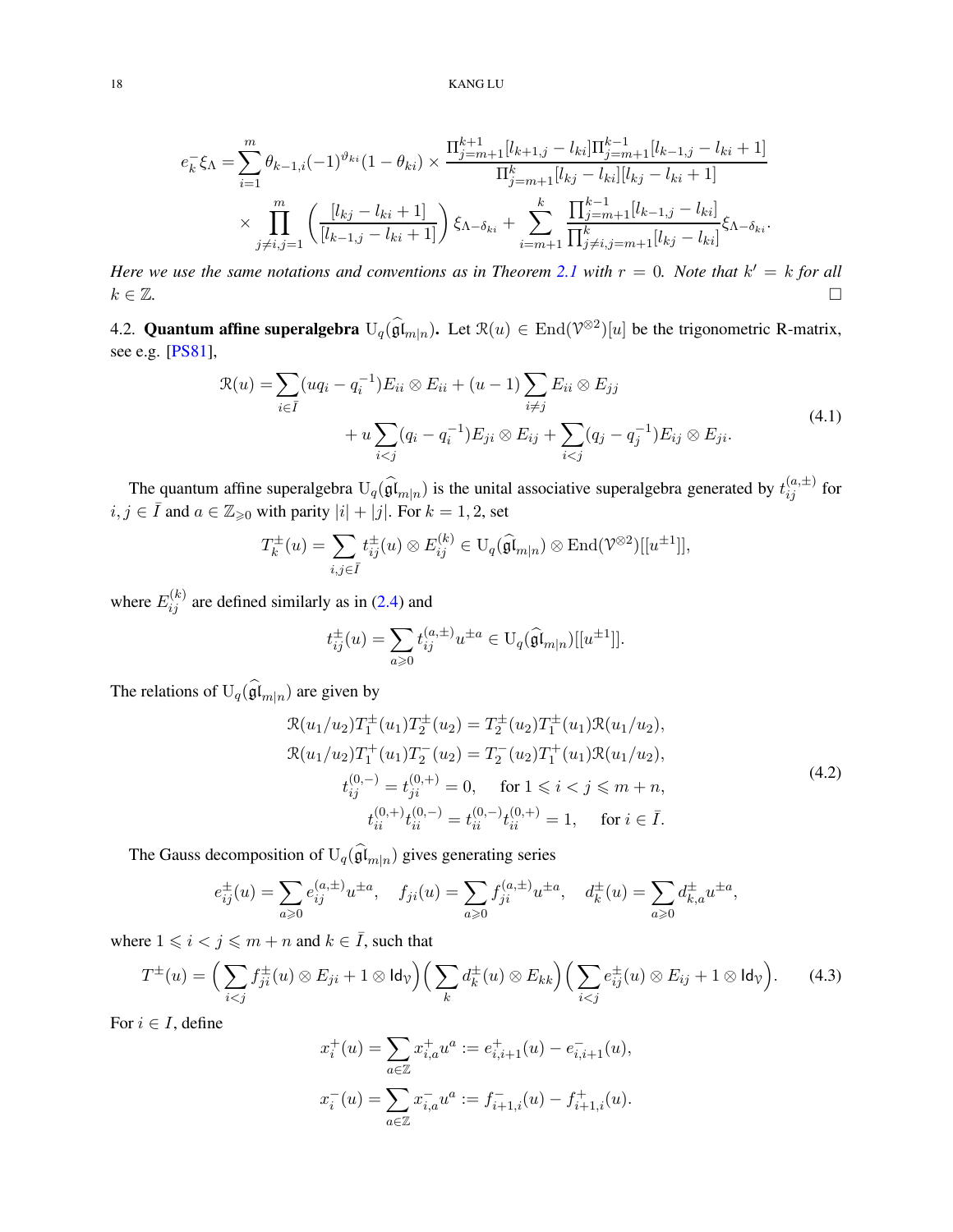<span id="page-18-4"></span>The following relations are known from [\[Zhy97\]](#page-22-21) or [\[Zhh16,](#page-22-16) Theorem 3.5],

<span id="page-18-1"></span>
$$
[d_j^{\star}(u), d_k^{\pm}(w)] = 0,\t\t(4.4a)
$$

$$
[d_j^{\star}(u), x_i^{\pm}(w)] = [x_i^{\pm}(u), x_l^{\pm}(w)] = 0, \quad \text{ for } |i - j| \ge 2, |i - l| \ge 2,
$$
 (4.4b)

$$
d_i^{\star}(u)x_i^{\pm}(w) = \left(\frac{q_iu - q_i^{-1}w}{u - w}\right)^{\mp 1} x_i^{\pm}(w)d_i^{\star}(u),\tag{4.4c}
$$

$$
d_{i+1}^{\star}(u)x_i^{\pm}(w) = \left(\frac{q_{i+1}^{-1}u - q_{i+1}w}{u - w}\right)^{\mp 1}x_i^{\pm}(w)d_{i+1}^{\star}(u),\tag{4.4d}
$$

$$
[x_i^+(u), x_i^-(w)] = \delta_{il}(q_i - q_i^{-1})\delta(u/w)(d_{i+1}^+(u)d_i^+(u)^{-1} - d_{i+1}^-(w)d_i^-(w)^{-1}),
$$
\n(4.4e)

where  $i, l \in I$ ,  $j, k \in \overline{I}$ ,  $\delta(u) = \sum_{n \in \mathbb{Z}} u^n \in \mathbb{C}[[u^{\pm 1}]]$ , and  $\star$  is either  $+$  or  $-$ .

<span id="page-18-2"></span>Lemma 4.2. *We have*

$$
x_{i,0}^+ = (t_{ii}^{(0,+)})^{-1} t_{i,i+1}^{(0,+)}, \qquad x_{i,0}^- = t_{i+1,i}^{(0,-)} (t_{ii}^{(0,-)})^{-1}.
$$

*Proof.* Since  $t_{ij}^{(0,-)} = t_{ji}^{(0,+)} = 0$  for  $1 \leq i < j \leq m+n$ , it is not hard to show from Gauss decomposition [\(4.3\)](#page-17-0) that  $f_{ji}^+(u) \in uU_q(\widehat{\mathfrak{gl}}_{m|n})[[u]]$  and  $e_{ij}^-(u) \in u^{-1}U_q(\widehat{\mathfrak{gl}}_{m|n})[[u^{-1}]]$ . The statement follows that by comparing the constant terms in [\(4.3\)](#page-17-0).  $\Box$ 

<span id="page-18-0"></span>**Lemma 4.3** ([\[DF93\]](#page-21-9)). The quantum affine superalgebra  $U_q(\widehat{\mathfrak{gl}}_{m|n})$  is generated by the coefficients of  $x_i^{\pm}(u)$  $\Box$ *and*  $d_j^{\pm}(u)$  *for*  $i \in I$  *and*  $j \in \overline{I}$ *.* 

Recall  $\gamma_i$  defined in Section [2.4.](#page-5-3)

**Lemma 4.4.** *The coefficients of the series*  $\prod_{j\in \bar{I}} \left( d_j^+(uq^{2\gamma_j}) \right)^{s_j}$  are central in  $U_q(\widehat{\mathfrak{gl}}_{m|n})$ .

*Proof.* The lemma follows from Lemma [4.3](#page-18-0) and relations [\(4.4\)](#page-18-1).

Define  $\tilde{t}_{ij}^{(a,\pm)} \in U_q(\widehat{\mathfrak{gl}}_{m|n})$  for  $i, j \in \bar{I}$  and  $a \in \mathbb{Z}_{\geqslant 0}$  by

$$
(T^{\pm}(u))^{-1} = \sum_{i,j \in \bar{I}} \sum_{a \geq 0} \tilde{t}_{ij}^{(a,\pm)} u^{\pm a} \otimes E_{ij} \in U_q(\widehat{\mathfrak{gl}}_{m|n}) \otimes \text{End}(\mathcal{V})[[u^{\pm 1}]].
$$

Clearly,  $\tilde{t}_{ij}^{(a,\pm)}$  generate  $U_q(\widehat{\mathfrak{gl}}_{m|n}).$ 

<span id="page-18-3"></span>Lemma 4.5. *The assignment*

$$
\tilde t_{ij}^{(a,\pm)}\mapsto \tilde t_{i'j'}^{(a,\pm)},\quad i,j\in\bar I,\; a\in\mathbb{Z}_{\geqslant0},
$$

extends uniquely to a superalgebra morphism  $\phi_r : U_q(\mathfrak{gl}_{m|n}) \to U_q(\mathfrak{gl}_{m'|n})$ . Moreover, we have

$$
\phi_r: x_i^\pm(u) \mapsto x_{i'}^\pm(u), \qquad d_j^\pm(u) \mapsto d_{j'}^\pm(u), \quad \textit{for } i \in I, \; j \in \bar{I}.
$$

*Proof.* The statement follows from the same strategy of [\[DF93,](#page-21-9) (5.39-5.41)]. More precisely, the first state-ment follows from the defining relations [\(4.2\)](#page-17-1) for  $U_q(\mathfrak{gl}_{m'|n})$  by taking inverse to  $T^{\pm}_1(u), T^{\pm}_2(u)$  and restricting to  $E_{i'j'} \otimes E_{k'l'}$  for  $i, j, k, l \in \overline{I}$ . The second statement then follows from the Gauss decomposition.  $\Box$ 

4.3. Evaluation morphisms and  $\ell$ -weights. The quantum superalgebra  $\mathrm{U}_q(\mathfrak{gl}_{m|n})$  has another presentation as follows, see [\[Zhh16,](#page-22-16) Section 3.1.2]. Let  $\mathcal{R} = \mathcal{R}(1)$ , see [\(4.1\)](#page-17-2).

Let  $\mathfrak{U}_q(\mathfrak{gl}_{m|n})$  be the unital associative superalgebra generated by  $t_{ij}^{\pm}$ , for  $1 \leqslant i < j \leqslant m+n$ , with parity  $|i| + |j|$  and with the relations in  $\mathcal{U}_q(\mathfrak{gl}_{m|n}) \otimes \text{End}(\mathcal{V}^{\otimes 2})$ 

$$
\mathcal{R}T_1^{\pm}T_2^{\pm} = T_2^{\pm}T_1^{\pm}\mathcal{R}, \quad \mathcal{R}T_1^{\pm}T_2^- = T_2^-T_1^{\pm}\mathcal{R}, \quad t_{ii}^{+}t_{ii}^{-} = t_{ii}^{-}t_{ii}^{+} = 1,
$$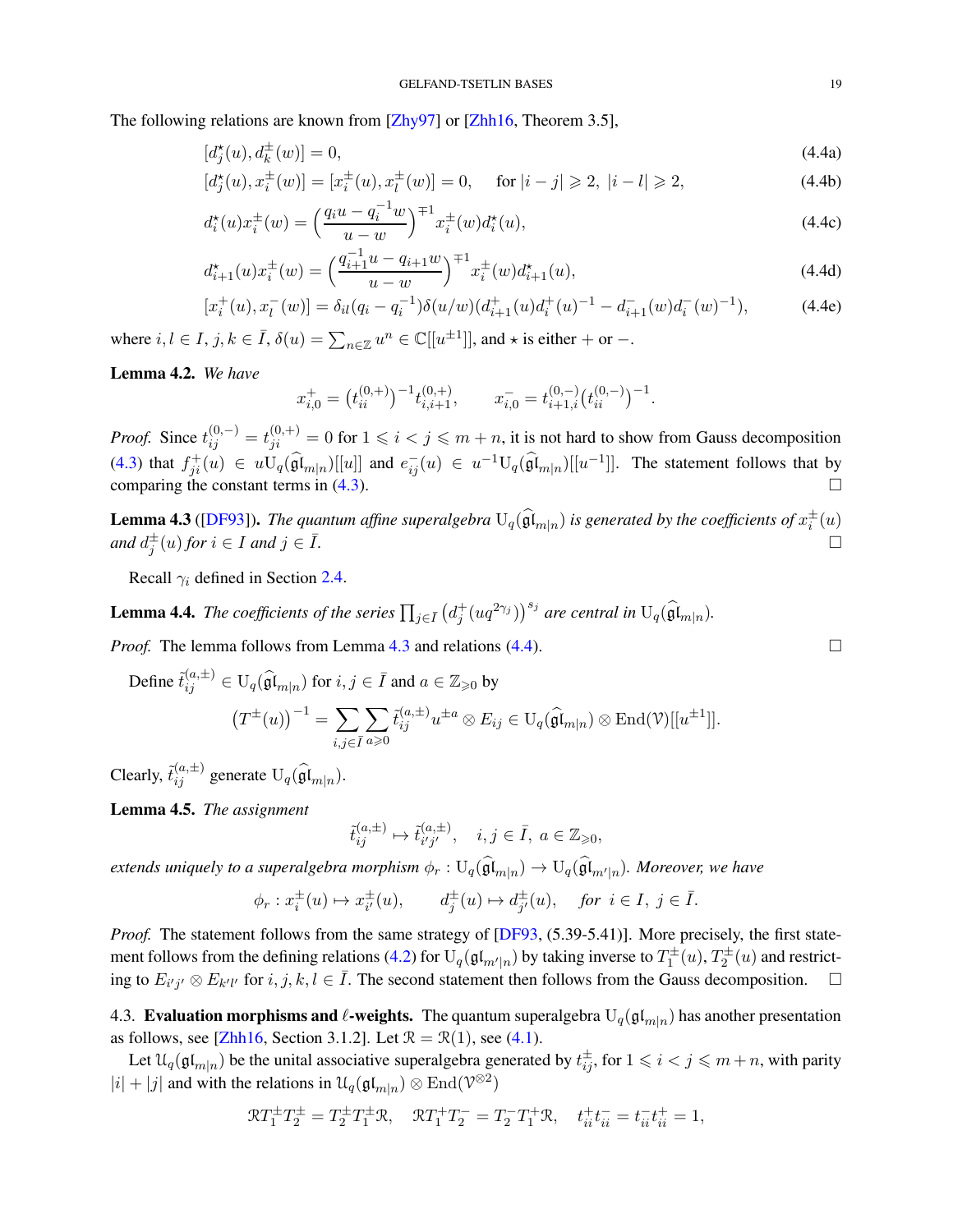where  $T^+ = \sum_{i \leq j} t_{ij}^+ \otimes E_{ij}$  and  $T^- = \sum_{i \leq j} t_{ji}^- \otimes E_{ij} \in \mathcal{U}_q(\mathfrak{gl}_{m|n}) \otimes \text{End}(\mathcal{V})$ . The superalgebras  $U_q(\mathfrak{gl}_{m|n})$ and  $\mathfrak{U}_q(\mathfrak{gl}_{m|n})$  are isomorphic via the isomorphism extended by the assignments

$$
e_i^+ \mapsto \frac{(t_{ii}^+)^{-1} t_{i,i+1}^+}{1 - q_i^{-2}}, \quad e_i^- \mapsto \frac{t_{i+1,i}^- (t_{ii}^-)^{-1}}{1 - q_i^2}, \quad t_j^{s_j} \mapsto t_{jj}^+ = (t_{jj}^-)^{-1}.
$$

The assignment

$$
t_{ij}^{\pm}(u) \mapsto \frac{t_{ij}^{\pm} - u^{\pm 1} t_{ij}^{\mp}}{1 - u^{\pm 1}}
$$

uniquely extends to a superalgebra homomorphism  $\varpi_{m|n}: U_q(\widehat{\mathfrak{gl}}_{m|n}) \to \mathcal{U}_q(\mathfrak{gl}_{m|n}) \cong U_q(\mathfrak{gl}_{m|n}).$  We call  $\varpi_{m|n}$  the *evaluation morphism*. Let M be a  $U_q(\mathfrak{gl}_{m|n})$ -module. We call the module obtained by pulling back M through the evaluation morphism an *evaluation module* and denote it again by M.

The assignment  $t_{ij}^{\pm} \mapsto t_{ij}^{(0,\pm)}$  defines a superalgebra morphism  $\iota : \mathcal{U}_q(\mathfrak{gl}_{m|n}) \to \mathcal{U}_q(\widehat{\mathfrak{gl}}_{m|n})$ . Moreover, we clearly have  $\overline{\omega}_{m|n} \circ \iota = \text{Id}_{\mathcal{U}_q(\mathfrak{gl}_{m|n})}$ . Hence  $\mathcal{U}_q(\mathfrak{gl}_{m|n}) \cong U_q(\mathfrak{gl}_{m|n})$  is identified as a subalgebra of  $U_q(\mathfrak{gl}_{m|n})$  which is invariant under the evaluation morphism.

<span id="page-19-0"></span>**Lemma 4.6.** *Identifying*  $U_q(\mathfrak{gl}_{m|n})$  *as a subalgebra of*  $U_q(\widehat{\mathfrak{gl}}_{m|n})$ *, we have*  $x_{i,0}^{\pm} = (1 - q_i^{\mp 2})e_i^{\pm}$ *.* 

*Proof.* The lemma follows from Lemma [4.2](#page-18-2) and the observations above.

Set  $\mathcal{B} := \mathbb{C}[[u^{-1}]]^{\times}$  and  $\mathfrak{B} := \mathcal{B}^{\bar{I}}$ . We call an element  $\zeta \in \mathfrak{B}$  an  $\ell$ -weight. We write  $\ell$ -weights in the form  $\zeta = (\zeta_i(u))_{i \in \overline{I}}$ , where  $\zeta_i(u) \in \mathcal{B}$  for all  $i \in \overline{I}$ .

Let M be a  $U_q(\widehat{\mathfrak{gl}}_{m|n})$ -module. We say that a nonzero vector  $v \in M$  is *of l*-weight  $\zeta$  if  $d_i^+(u)v = \zeta_i(u)v$ for  $i \in I$ . We say that a vector  $v \in M$  is a *highest*  $\ell$ -weight vector of  $\ell$ -weight  $\zeta$  if v is of  $\ell$ -weight  $\zeta$  and  $x_i^+(u)v = 0$  for all  $i \in I$ .

Let M be a finite-dimensional  $U_q(\widehat{\mathfrak{gl}}_{m|n})$ -module and  $\zeta \in \mathfrak{B}$  an  $\ell$ -weight. Let

$$
\zeta_i(u) = \sum_{j \geq 0} \zeta_{i,j} u^{-j}, \qquad \zeta_{i,0} \in \mathbb{C}^\times, \ \zeta_{i,j} \in \mathbb{C}.
$$

Denote by  $M_{\zeta}$  the *generalized*  $\ell$ *-weight space* corresponding to the  $\ell$ -weight  $\zeta$ ,

$$
M_{\zeta} := \{ v \in M \mid (d_{i,j}^+ - \zeta_{i,j})^{\dim M} v = 0 \text{ for all } i \in \overline{I}, j \in \mathbb{Z}_{\geq 0} \}.
$$

We call M *thin* if  $\dim(M_{\zeta}) \leq 1$  for all  $\zeta \in \mathfrak{B}$ . In particular, if M is thin, then the actions of  $d_i^+(u)$  are simultaneously diagonalizable.

**Example 4.7.** Let  $\lambda$  be a gl<sub>m|n</sub>-weight. Then the evaluation module  $\mathcal{L}(\lambda)$  has the highest  $\ell$ -weight  $\zeta$ ,

$$
\zeta_i(u) = \frac{q^{\lambda_i} - uq^{-\lambda_i}}{1 - u}, \quad \zeta_j(u) = \frac{q^{-\lambda_j} - uq^{\lambda_j}}{1 - u}, \quad 1 \leqslant i \leqslant m, \quad m + 1 \leqslant j \leqslant m + n.
$$

4.4. Skew representations. Recall that we have a fixed  $r \in \mathbb{Z}_{\geqslant 0}$  and  $k' := r + k$  for all  $k \in \mathbb{Z}$ . We identify  $U_q(\mathfrak{gl}_r)$  as a subalgebra of  $U_q(\mathfrak{gl}_{m'|n})$  via the natural embedding  $e_i^{\pm} \mapsto e_i^{\pm}$  and  $t_j^{\pm 1} \mapsto t_j^{\pm 1}$ . The quantum superalgebra  $U_q(\mathfrak{gl}_{m|n})$  is identified as a subalgebra of  $U_q(\mathfrak{gl}_{m'|n})$  via the embedding  $e_i^{\pm} \to e_{i'}^{\pm}$ i ′ and  $t_j^{\pm 1} \mapsto t_{j'}^{\pm 1}$  $j'$ . Clearly, the two subalgebras  $U_q(\mathfrak{gl}_r)$  and  $U_q(\mathfrak{gl}_{m|n})$  commute with each other.

Let  $\lambda = (\lambda_1, \ldots, \lambda_{m'+n})$  be an  $(m'|n)$ -covariant weight and  $\mu = (\mu_1, \ldots, \mu_r)$  a  $(r|0)$ -covariant weight. Let  $\mathcal{L}(\lambda/\mu)$  be the subspace of  $\mathcal{L}(\lambda)$  given by

$$
\mathcal{L}(\lambda/\mu):=\{v\in\mathcal{L}(\lambda)\mid t_iv=q^{\mu_i}v,e_j^+v=0,\text{ for }1\leqslant i\leqslant r, 1\leqslant j
$$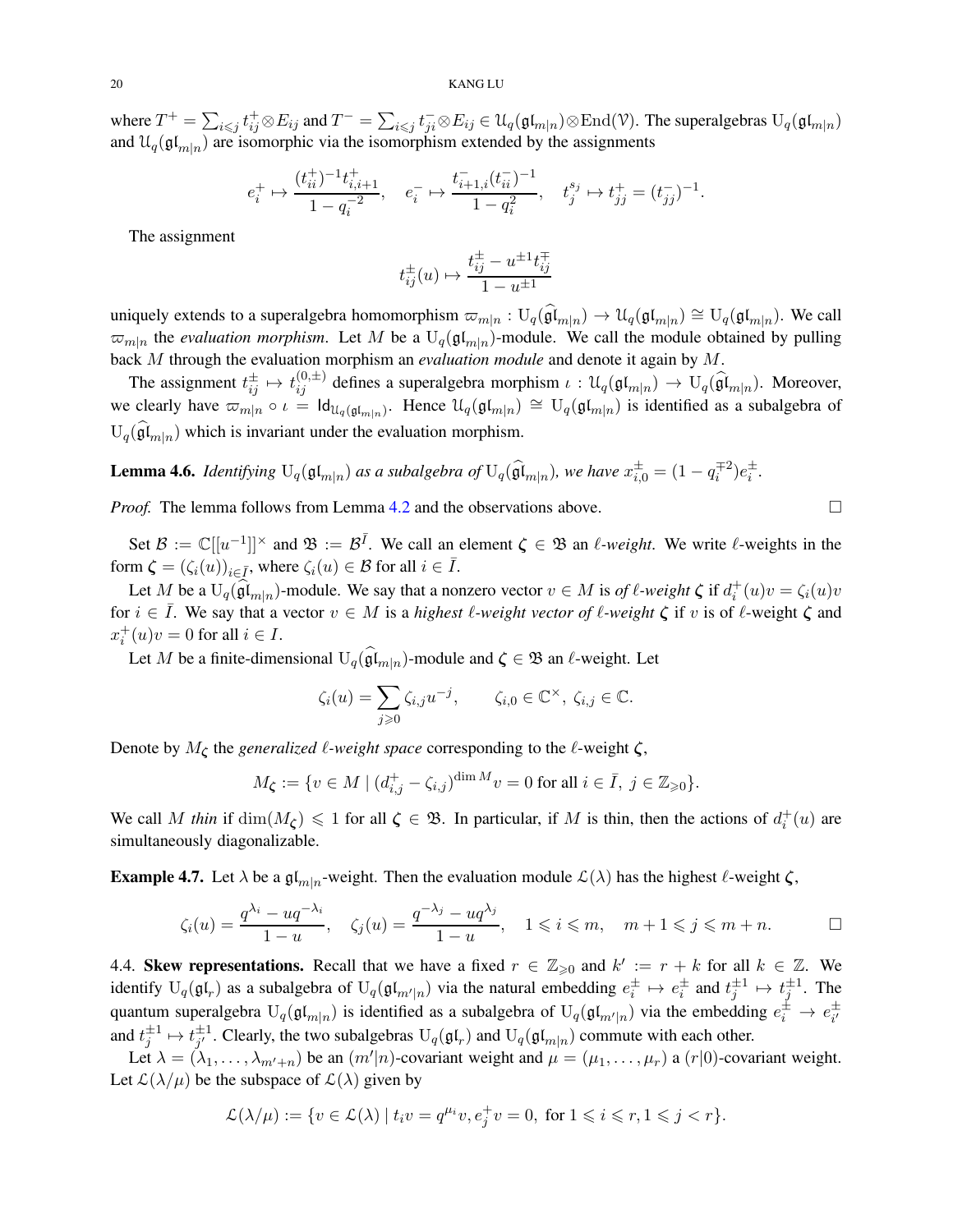<span id="page-20-4"></span>It is clear that  $\mathcal{L}(\lambda/\mu)$  is a  $U_q(\mathfrak{gl}_{m|n})$ -module and a  $U_q(\mathfrak{gl}_{m'|n})^{U_q(\mathfrak{gl}_r)}$ -module. It follows from Theorem [4.1](#page-16-0) that  $\mathcal{L}(\lambda/\mu)$  admits a basis  $\xi_{\Lambda}$  parameterized by all  $\lambda/\mu$ -admissible GT tableaux  $\Lambda$ . Moreover,

<span id="page-20-1"></span>
$$
e_k^{\pm} \xi_\Lambda = \sum_{i=1}^{k'} [\mathcal{E}_{\Lambda,ki}^{\pm}] \xi_{\Lambda \pm \delta_{ki}}, \tag{4.5}
$$

where  $[\mathcal{E}_{\Lambda,ki}^{\pm}]$  are obtained from  $\mathcal{E}_{\Lambda,ki}^{\pm}$  by replacing all numbers appearing in  $\mathcal{E}_{\Lambda,ki}^{\pm}$  from Theorem [2.1](#page-3-0) to their associated q-numbers.

The quantum superalgebra  $U_q(\mathfrak{gl}_r)$  is identified as a subalgebra of  $U_q(\mathfrak{gl}_{m'|n})$  via the natural embedding  $t_{ij}^{(a,\pm)} \rightarrow t_{ij}^{(a,\pm)}.$  Recall  $\phi_r$  from Lemma [4.5.](#page-18-3)

<span id="page-20-0"></span>**Lemma 4.8.** The image of  $U_q(\mathfrak{gl}_{m|n})$  under  $\phi_r$  in  $U_q(\mathfrak{gl}_{m'|n})$  supercommutes with the subalgebra  $U_q(\mathfrak{gl}_r)$ .

*Proof.* The subalgebra  $U_q(\widehat{\mathfrak{gl}}_r)$  of  $U_q(\widehat{\mathfrak{gl}}_{m'|n})$  is generated by coefficients of  $x_i^{\pm}(u)$  and  $d_j^{\pm}(u)$  for  $1 \leq i \leq j$  $r-1$  and  $1 \leq j \leq r$ . The image of  $U_q(\widehat{\mathfrak{gl}}_{m|n})$  under  $\phi_r$  is generated by coefficients of  $x_{i'}^{\pm}$  $_{i'}^{\pm}(u)$  and  $d_{j'}^{\pm}$  $_{j^{\prime }}^{\pm }(u)$  for  $i \in I$  and  $j \in \overline{I}$ . Now the lemma follows from [\(4.4\)](#page-18-1).

*Remark* 4.9. Using Lemma [4.5,](#page-18-3) the lemma reduces to show that  $t_{ij}^{\pm}(u)$  supercommutes with  $t_{kl}^{\pm}(u)$  for  $1 \leq i, j \leq r$  and  $1' \leq k, l \leq m' + n$  in  $U_q(\widehat{\mathfrak{gl}}_{m'|n})$ . This can be shown directly from [\(4.2\)](#page-17-1), see e.g. [\[Gow07,](#page-21-5) equation (5)].  $\Box$ 

It follows from Lemma [4.8](#page-20-0) that the image of the homomorphism

$$
\varpi_{m'|n} \circ \phi_r : \mathrm{U}_q(\mathfrak{gl}_{m|n}) \rightarrow \mathrm{U}_q(\mathfrak{gl}_{m'|n})
$$

supercommutes with the subalgebra  $U_q(\mathfrak{gl}_n)$  in  $U_q(\mathfrak{gl}_{m'|n})$ . This implies that the subspace  $\mathcal{L}(\lambda/\mu)$  is invariant under the action of the image of  $\varpi_{m'|n} \circ \phi_r$ . Therefore,  $\mathcal{L}(\lambda/\mu)$  is a  $U_q(\mathfrak{gl}_{m|n})$ -module. We call  $\mathcal{L}(\lambda/\mu)$ a *skew representaton* of  $U_q(\hat{\mathfrak{gl}}_{m|n}).$ 

*Remark* 4.10. Note that skew representations  $\mathcal{L}(\lambda/\mu)$  can also be defined using a Lie superalgebra  $\mathfrak{gl}_{r_1|r_2}$ instead of a Lie algebra  $\mathfrak{gl}_r$ , see [\[LM21b,](#page-22-3) Section 3]. However, the associated skew representation essentially depends on the shape of the skew Young diagram  $\Gamma_{\lambda/\mu}$ , see [\[LM21b,](#page-22-3) Remark 3.7]. Here we only treat the case of  $\mathfrak{gl}_r$  for simplicity.

Define the series  $\mathcal{C}_k(u)$ , for  $0 \le k \le m + n$ , in  $U_q(\mathfrak{gl}_{m'|n})$ ,

$$
\mathcal{C}_k(u) := \prod_{i=1}^r d_i^+(uq^{-2(r-i+1)}) \prod_{j=1}^k (d_{j'}^+(uq^{2\gamma_j}))^{s_j}
$$

For a  $\lambda/\mu$ -admissible GT tableau  $\Lambda$ , define rational functions  $\mathcal{Y}_{\Lambda,k}$ , for  $0 \leq k \leq m+n$ , by

$$
\mathcal{Y}_{\Lambda,k}(u) = \prod_{i=1}^r \left( q^{\lambda_{k'i}} \frac{1 - uq^{-2l_{ki}}}{1 - uq^{-2(r-i+1)}} \right) \prod_{j=1}^k \left( q_j^{\lambda_{k'j'}} \frac{1 - uq^{-2l_{kj'}}}{1 - uq^{2\gamma_j}} \right)^{s_j}.
$$

Define  $\zeta_{\Lambda,k}(u)$  by

<span id="page-20-2"></span>
$$
\zeta_{\Lambda,k}(u) = \left(\frac{\mathcal{Y}_{\Lambda,k}(uq^{-2\gamma_k})}{\mathcal{Y}_{\Lambda,k-1}(uq^{-2\gamma_k})}\right)^{s_k}.\tag{4.6}
$$

and set  $\zeta_{\Lambda} = (\zeta_{\Lambda,1}(u), \ldots, \zeta_{\Lambda,m+n}(u)).$ 

<span id="page-20-3"></span>**Lemma 4.11.** *We have*  $C_k(u)\xi_\Lambda = \mathcal{Y}_{\Lambda,k}(u)\xi_\Lambda$  *for*  $0 \le k \le m+n$ *. Moreover, the vector*  $\xi_\Lambda \in \mathcal{L}(\lambda/\mu)$  *is of l*-weight  $\zeta_\Lambda$ . In particular, the skew representation  $\mathcal{L}(\lambda/\mu)$  is thin.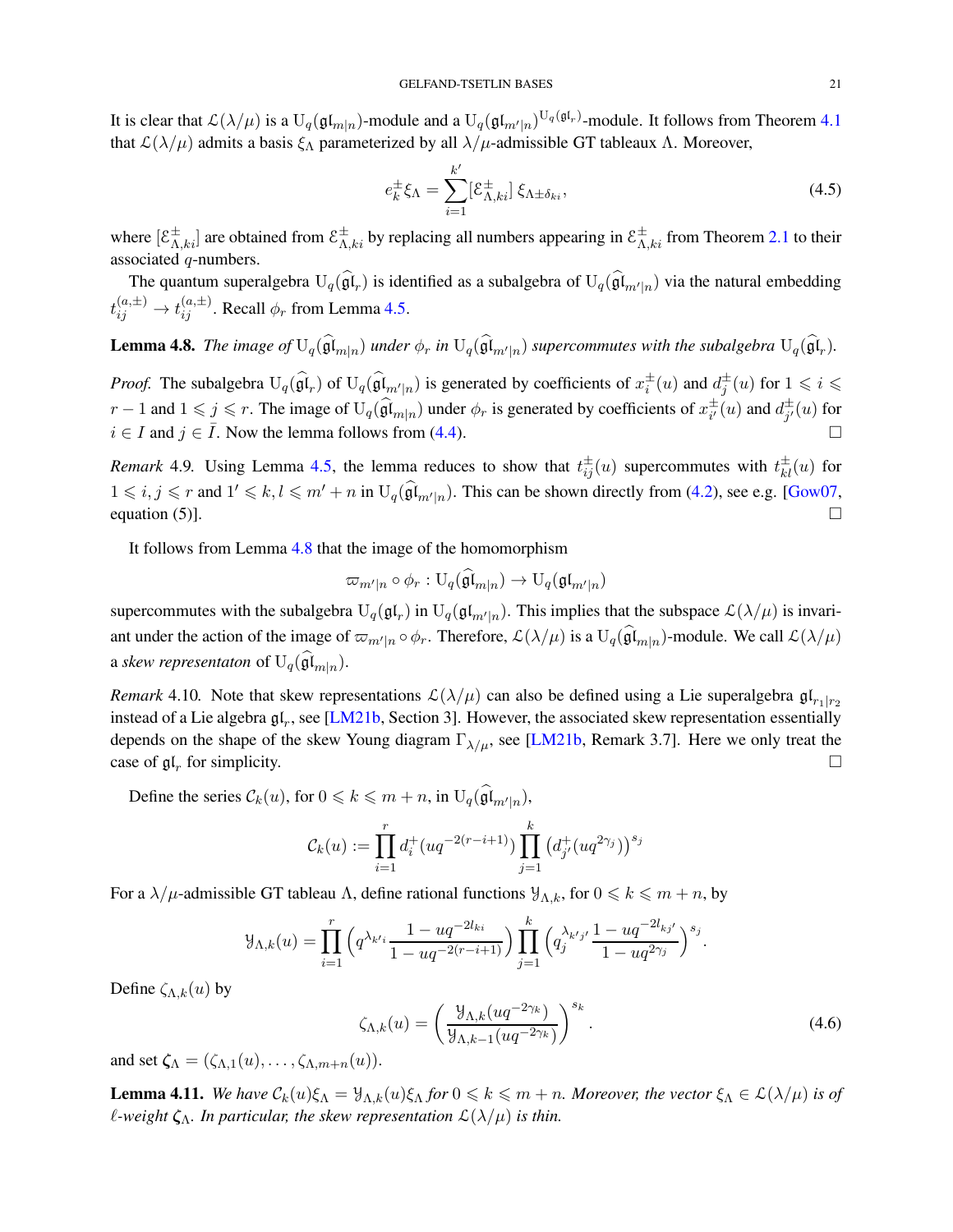<span id="page-21-12"></span>*Proof.* The proofs of statements are similar to those of Lemmas [2.4,](#page-6-0) [2.5,](#page-7-3) and Corollary [2.8.](#page-7-2)

For each  $i \in I$  and  $a \in \mathbb{C}$ , define the *simple*  $\ell$ *-root*  $A_{i,a} \in \mathfrak{B}$  by

$$
(A_{i,a})_j(u) = \frac{u-a}{q^{(\alpha_i,\epsilon_j)}u - q^{-(\alpha_i,\epsilon_j)}a}, \qquad j \in \bar{I}.
$$

The following proposition will be used in the proof of one of our main results.

<span id="page-21-10"></span>**Proposition 4.12** ([\[You15,](#page-22-8) Proposition 3.1]). Let  $V$  be a finite-dimensional  $U_q(\mathfrak{gl}_{m|n})$ -module. Pick and fix  $a_n y \in I$ *. Let*  $(\mu, \nu)$  *be a pair of*  $\ell$ *-weights of*  $V$  *such that*  $x_{i,j}^{\pm}(V_\mu) \cap V_\nu \neq \{0\}$  *for some*  $j \geqslant 1$ *. Then:* 

- (1)  $\nu = \mu A_{i,a}^{\pm 1}$  for some  $a \in \mathbb{C}^{\times}$ ,
- (2) *there exist bases*  $(v_k)_{1\leq k\leq \dim(V_u)}$  *of*  $V_\mu$  *and*  $(w_l)_{1\leq l\leq \dim(V_\nu)}$  *of*  $V_\nu$ *, and complex polynomials*  $P_{k,l}(z)$ *of degree*  $\leq k+l-2$  *such that*

$$
(x_i^{\pm}(z)v_k)_{\nu} = \sum_{l=1}^{\dim(V_{\nu})} w_l P_{k,l}(\partial_a) \delta(a/z).
$$

## 4.5. Main results. Now we are ready to formulate and prove the main results of this section.

<span id="page-21-11"></span>Theorem 4.13. *We have*

$$
d_k^+(u)\xi_\Lambda = \zeta_{\Lambda,k}(u)\xi_\Lambda,
$$
  

$$
x_k^\pm(u)\xi_\Lambda = (1 - q_i^{\mp 2}) \sum_{i=1}^{k'} [\mathcal{E}_{\Lambda,ki}^\pm] \delta(q^{2(l_{ki} + s_{ki}^\pm + \gamma_k)}/u) \xi_{\Lambda \pm \delta_{ki}},
$$

*where*  $l_{ki}$ ,  $s_{ki}^{\pm}$ ,  $[\mathcal{E}_{\Lambda,ki}^{\pm}]$  *and*  $\zeta_{\Lambda,k}(u)$  *are defined in* [\(2.2\)](#page-2-0), [\(3.1\)](#page-8-5), [\(4.5\)](#page-20-1) *and* [\(4.6\)](#page-20-2)*, respectively.* 

*Proof.* The proof is similar to that of Theorem [3.1.](#page-8-1) We briefly describe the strategy of proof. By Lemma [4.11](#page-20-3) and Proposition [4.12,](#page-21-10) it suffices to find the number a appearing in Proposition [4.12](#page-21-10) for each pair Λ and  $\Lambda \pm \delta_{ki}$  and the action of  $x_{i,0}^{\pm}$  on  $\xi_{\Lambda}$ . The number a is computed by Lemma [4.11](#page-20-3) while the action of  $x_{i,0}^{\pm}$  on  $\xi_{\Lambda}$  is obtained from Theorem [4.1](#page-16-0) and Lemma [4.6.](#page-19-0)

**Theorem 4.14.** *Every skew representation of*  $U_q(\widehat{\mathfrak{gl}}_{m|n})$  *is irreducible.* 

*Proof.* The proof is similar to that of Theorem [3.2](#page-8-3) using Theorem [4.13.](#page-21-11)

An analogue of Theorem [3.3](#page-8-4) holds for  $U_q(\mathfrak{gl}_{1|1})$  as well which we do not repeat.

#### **REFERENCES**

- <span id="page-21-2"></span>[BM17] M. Brito, E. Mukhin, *Representations of quantum affine algebras of type*  $B_N$ , Trans. Amer. Math. Soc. 369 (2017), 2775–2806. [2](#page-1-4)
- <span id="page-21-3"></span>[BR87] A. Berele, A. Regev, *Hook young diagrams with applications to combinatorics and to representations of Lie superalgebras*, Adv. Math. 62 (1987), no. 2, 118–175. [3,](#page-2-1) [12](#page-11-3)
- <span id="page-21-0"></span>[Che87] I. Cherednik, *A new interpretation of Gelfand-Zetlin bases*, Duke Math. J. 54 (1987), 563–577. [1,](#page-0-0) [2](#page-1-4)
- <span id="page-21-9"></span>[DF93] J. Ding, I. Frenkel, *Isomorphism of two realizations of quantum affine algebra*  $U_q(\mathfrak{gl}(n))$ , Comm. Math. Phys. 156 (1993), 277–300. [19](#page-18-4)
- <span id="page-21-7"></span>[FM02] E. Frenkel, E. Mukhin, *The Hopf algebra Rep*  $U_q \hat{gl}_{\infty}$ , Selecta Math. (N.S.) 8 (2002), 53[7](#page-6-2)–635. 7
- <span id="page-21-4"></span>[FSZ20] V. Futorny, V. Serganova, J. Zhang, *Gelfand-Tsetlin modules for* gl(m|n), to appear in Math. Res. Lett., 29 pp. [4,](#page-3-1) [17](#page-16-1)
- <span id="page-21-1"></span>[GW20] S. Gautam, C. Wendlandt, *Poles of finite-dimensional representations of Yangians*, preprint, [math.RT/2009.06427,](http://arxiv.org/abs/2009.06427) 1–61. [1](#page-0-0)

<span id="page-21-6"></span>[Gow05] L. Gow, *On the Yangian*  $Y(\mathfrak{gl}_{m|n})$  *and its quantum Berezinian*, Czech. J. Phys. 55 (2005), 1415–1420. [6](#page-5-4)

- <span id="page-21-5"></span>[Gow07] L. Gow, *Gauss Decomposition of the Yangian* Y( $\mathfrak{gl}_{m|n}$ ), Comm. Math. Phys. **276** (2007), no. 3, 799–825. [5,](#page-4-6) [6,](#page-5-4) [7,](#page-6-2) [21](#page-20-4)
- <span id="page-21-8"></span>[HLM19] C.-L. Huang, K. Lu, E. Mukhin, *Solutions of*  $\mathfrak{gl}_{m|n}$  *XXX Bethe ansatz equation and rational difference operators*, J. Phys. A: Math. Theor. 52 (2019), no. 37, 375204 (31pp). [13](#page-12-4)